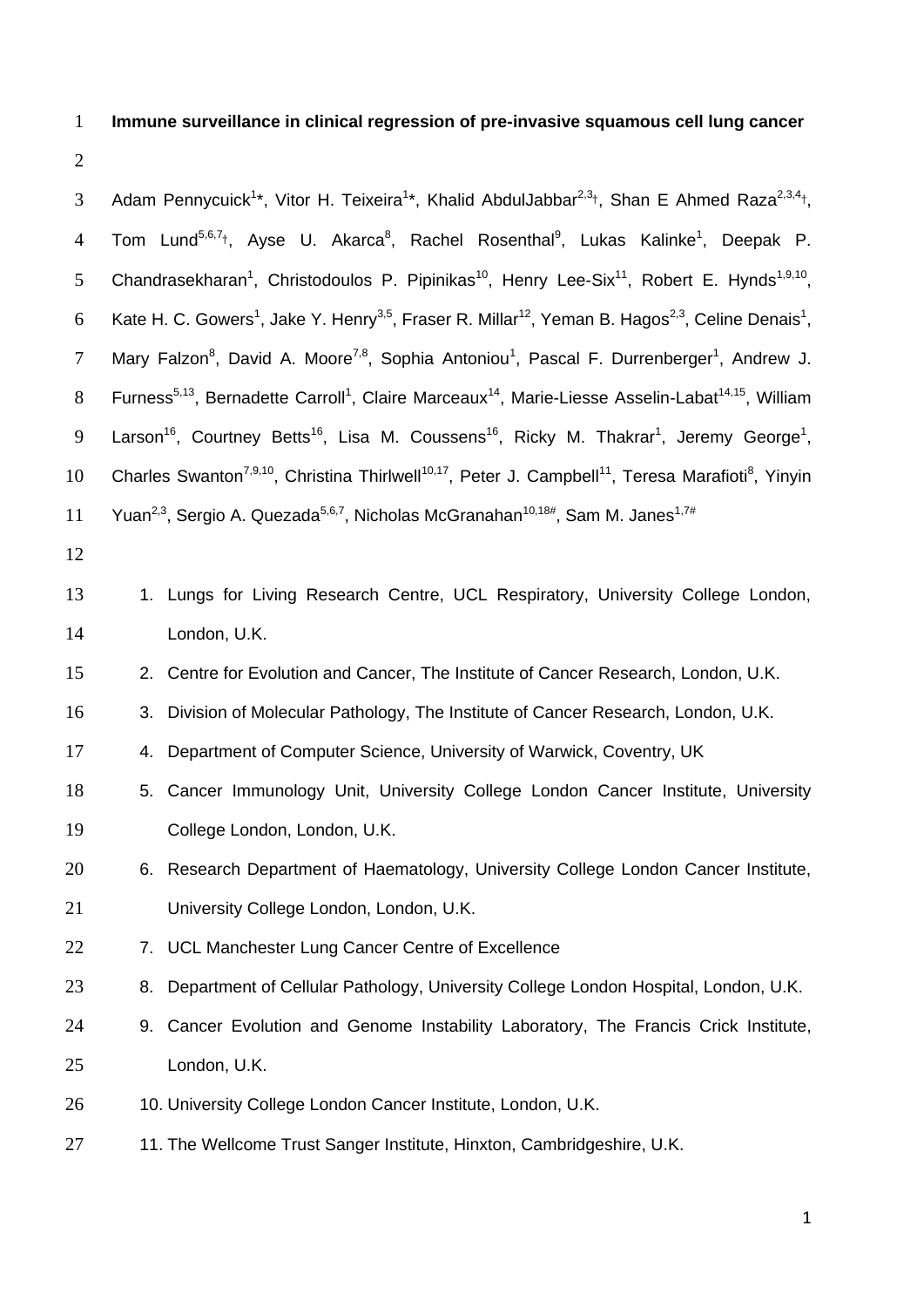| 28 | 12. Cancer Research UK Edinburgh Centre, Institute of Genetics and Molecular             |
|----|------------------------------------------------------------------------------------------|
| 29 | Medicine, University of Edinburgh, Edinburgh EH4 2XU, UK.                                |
| 30 | 13. The Royal Marsden NHS Foundation Trust                                               |
| 31 | 14. Personalised Oncology Division, The Walter and Eliza Hall Institute of Medical       |
| 32 | Research, Melbourne, Australia                                                           |
| 33 | 15. Knight Cancer Institute, Cancer Early Detection and Advanced Research (CEDAR)        |
| 34 | Center, Oregon Health & Science University, Portland, OR USA                             |
| 35 | 16. Knight Cancer Institute, Department of Cell, Developmental and Cancer Biology,       |
| 36 | Oregon Health & Science University, Portland, OR USA                                     |
| 37 | 17. University of Exeter College of Medicine and Health, UK                              |
| 38 | 18. Cancer Genome Evolution Research Group, University College London Cancer             |
| 39 | Institute, London, U.K.                                                                  |
| 40 |                                                                                          |
| 41 | # Corresponding authors:                                                                 |
| 42 |                                                                                          |
| 43 | <b>Professor Sam M. Janes</b>                                                            |
| 44 | Address: Lungs for Living Research Centre, UCL Respiratory, University College London, 5 |
| 45 | University Street, London, WC1E 6JF, U.K.                                                |
| 46 | Phone: (+44) 020 3549 5979                                                               |
| 47 | E-mail: s.janes@ucl.ac.uk                                                                |
| 48 |                                                                                          |
| 49 | Dr Nicholas McGranahan                                                                   |
| 50 | Address: Cancer Research UK Lung Cancer Centre of Excellence, University College         |
| 51 | London Cancer Institute, University College London, London, WC1E 6AG, UK                 |
| 52 | Phone: (+44) 020 7679 6296                                                               |
| 53 | E-mail: nicholas.mcgranahan.10@ucl.ac.uk                                                 |
| 54 |                                                                                          |
| 55 | *, <sup>†</sup> These authors contributed equally to this work.                          |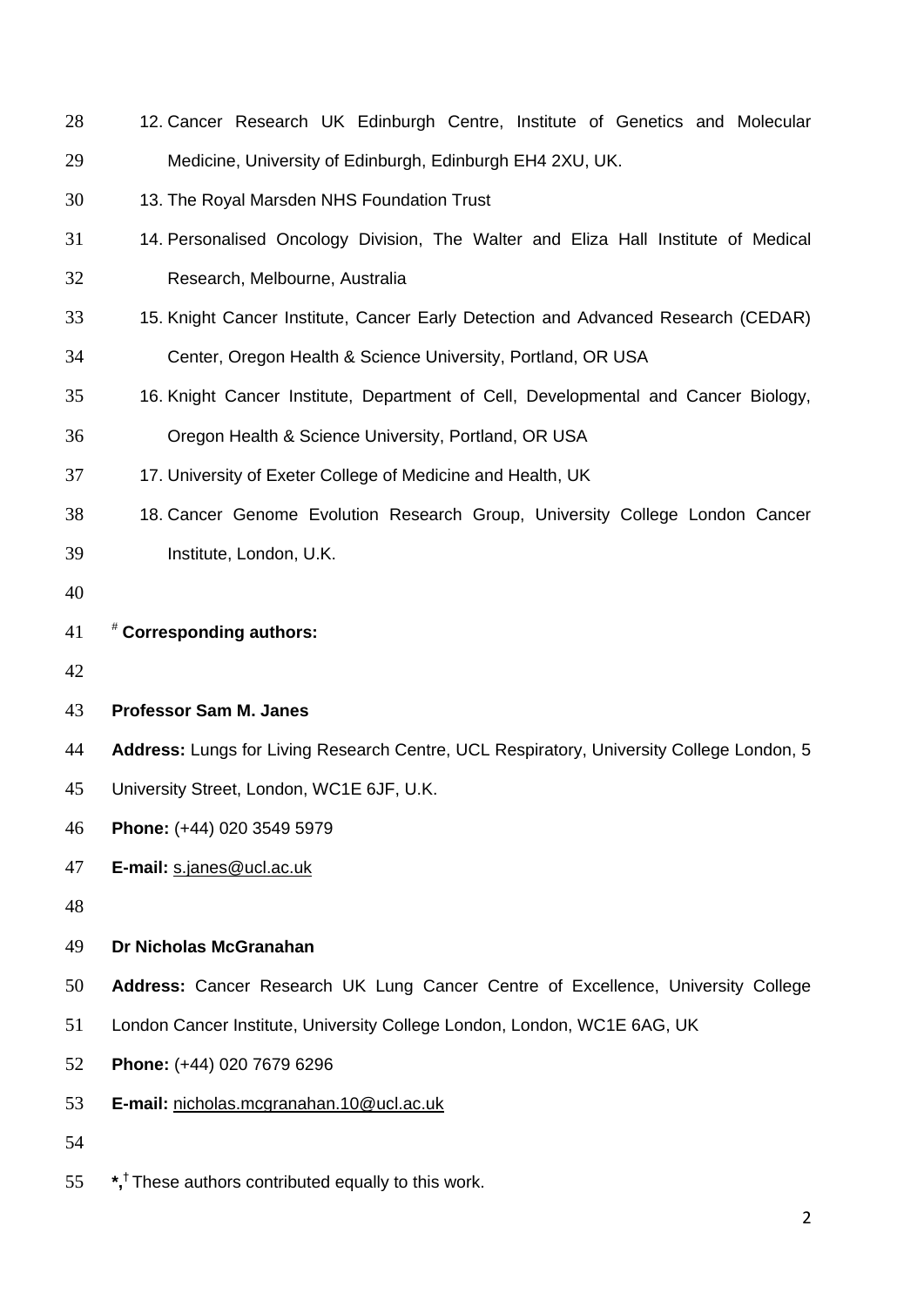**Running Title:** Immune surveillance in regression of preinvasive lung cancer

# **Conflict of Interest Statement**

 S.A.Q. and C.S. are co-founders of Achilles Therapeutics. C.S. is a shareholder of Apogen Biotechnologies, Epic Bioscience, GRAIL, and has stock options in Achilles Therapeutics. R.R. and N.M. have stock options in and have consulted for Achilles Therapeutics. L.M.C. is a paid consultant for Cell Signaling Technologies, received reagent and/or research support from Plexxikon Inc., Pharmacyclics, Inc., Acerta Pharma, LLC, Deciphera Pharmaceuticals, LLC, Genentech, Inc., Roche Glycart AG, Syndax Pharmaceuticals Inc., Innate Pharma, and NanoString Technologies, and is a member of the Scientific Advisory Boards of Syndax Pharmaceuticals, Carisma Therapeutics, Zymeworks, Inc, Verseau Therapeutics, Cytomix Therapeutics, Inc., and Kineta Inc.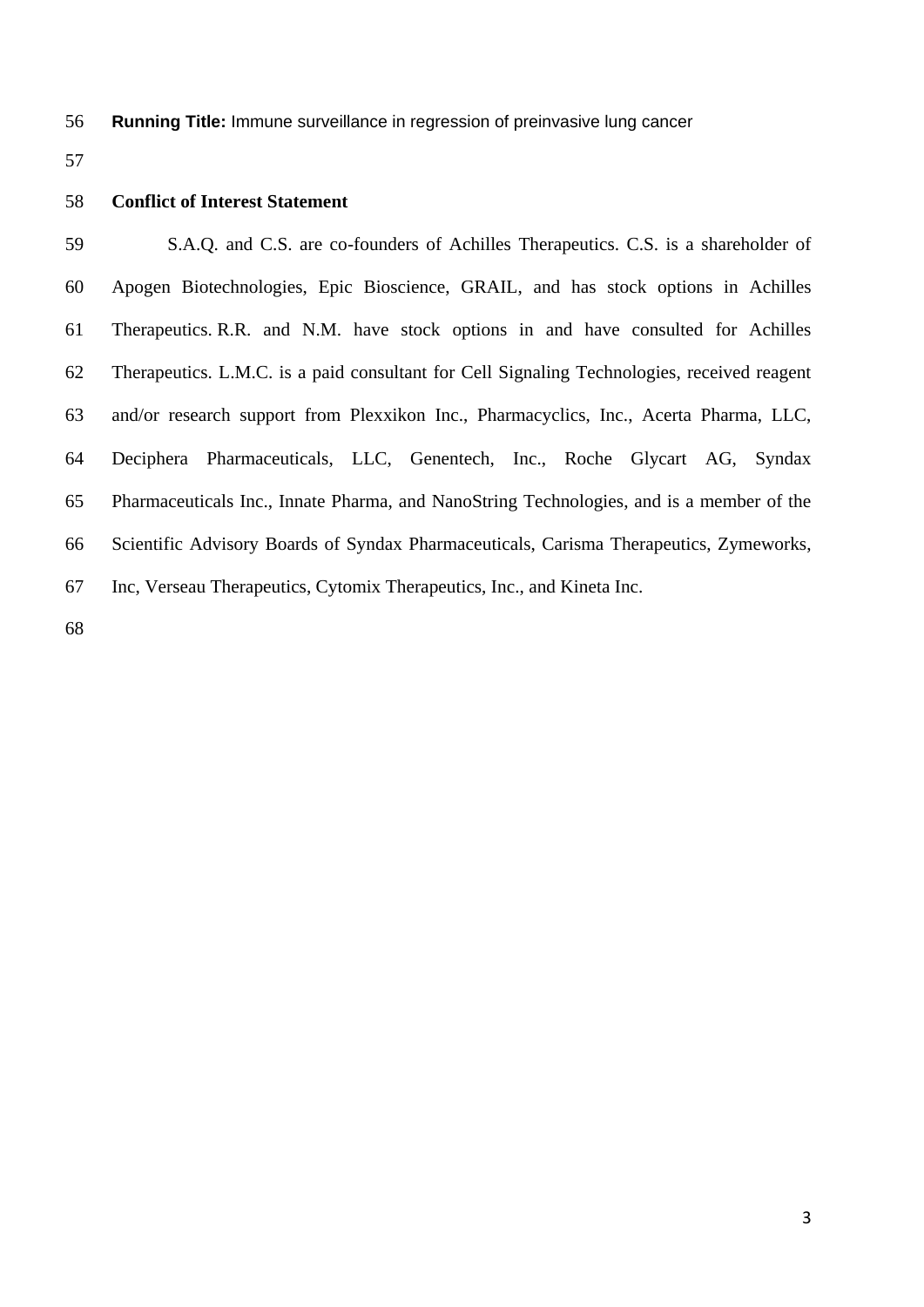### **Abstract**

 Before squamous cell lung cancer develops, pre-cancerous lesions can be found in the airways. From longitudinal monitoring, we know that only half of such lesions become cancer, whereas a third spontaneously regress. While recent studies have described the presence of an active immune response in high-grade lesions, the mechanisms underpinning clinical regression of pre-cancerous lesions remain unknown. Here, we show that host immune surveillance is strongly implicated in lesion regression. Using bronchoscopic biopsies from human subjects, we find that regressive carcinoma *in-situ* lesions harbour more infiltrating immune cells than those that progress to cancer. Moreover, molecular profiling of these lesions identifies potential immune escape mechanisms specifically in those that progress to cancer: antigen presentation is impaired by genomic 80 and epigenetic changes, CCL27/CCR10 signalling is upregulated, and the immunomodulator TNFSF9 is downregulated. Changes appear intrinsic to the CIS lesions as the adjacent stroma of progressive and regressive lesions are transcriptomically similar.

### **Statement of Significance**

 Immune evasion is a hallmark of cancer. For the first time, this study identifies mechanisms by which pre-cancerous lesions evade immune detection during the earliest stages of carcinogenesis and forms a basis for new therapeutic strategies that treat or prevent early stage lung cancer.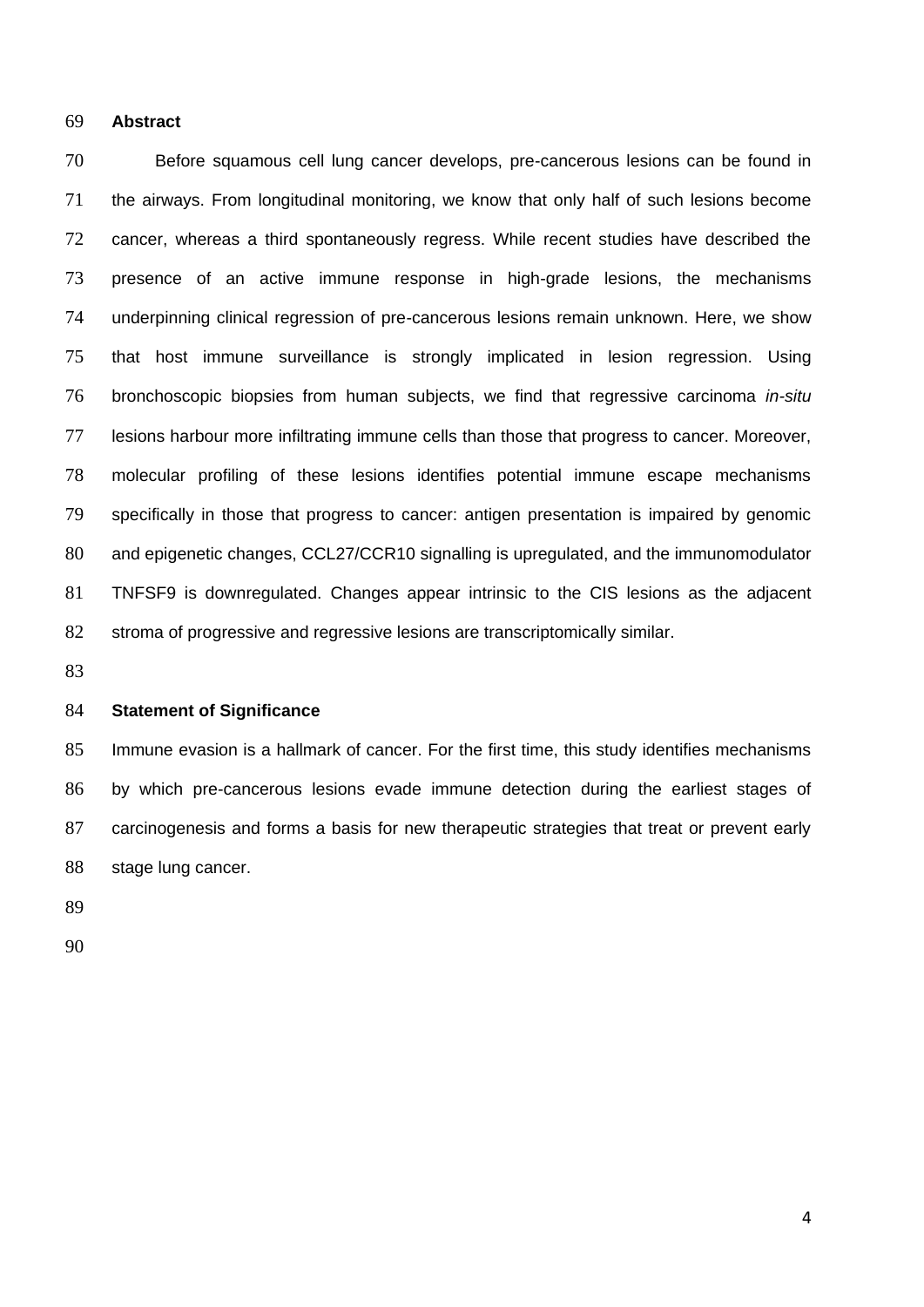### **Introduction**

 Before the development of lung squamous cell carcinoma (LUSC), pre-invasive lesions can be observed in the airways. These evolve stepwise, progressing through mild and moderate dysplasia (low-grade lesions) to severe dysplasia and carcinoma *in-situ* (CIS; high-grade lesions), before the development of invasive cancer(1). In cross-sectional studies, markers of immune sensing and escape have been associated with increasing grade(2). However, longitudinal bronchoscopic surveillance of such lesions has shown that progression of pre-invasive lesions to cancer is not inevitable; only half of high-grade CIS lesions will progress to cancer within two years, whereas a third will spontaneously regress(3). Our previous work defined the genomic, transcriptomic and epigenetic landscape of carefully phenotyped airway CIS lesions(4). Here, we combine these data with immunohistochemistry (IHC), imaging and transcriptomic analysis of adjacent stroma (**Table S1; Figure S1**) to assess the role of immune surveillance in lesion regression. We identify key immune escape mechanisms enriched in pre-invasive lesions which later progressed to cancer. Understanding these mechanisms may offer new therapeutic strategies to induce regression and prevent the development of invasive disease.

# **Results**

 To assess our hypothesis that lesion regression is driven by immune surveillance, we used a deep-learning approach(5) to quantify lymphocytes from hematoxylin and eosin (H&E) stained slides in a large dataset of 112 samples from 62 patients, which contained more infiltrating lymphocytes in regressive lesions than progressive (**Figure 1a**; p=0.049). We next performed immunohistochemistry (IHC) on 28 progressive and 16 regressive CIS lesions from 29 patients (**Figure 1b-c**). Regressive lesions showed higher concentrations of intra-lesional CD8+ cytotoxic T-cells (**Figure 1a**; p=0.055) but no significant difference in CD4+ T helper cells (p=0.26) or FOXP3+ regulatory T cells (p=0.42). We then quantified immune cells in stromal regions adjacent to CIS lesions, but found no significant differences between progressive and regressive lesions for CD8+ (p=0.50), CD4+ (p=0.43) or FOXP3+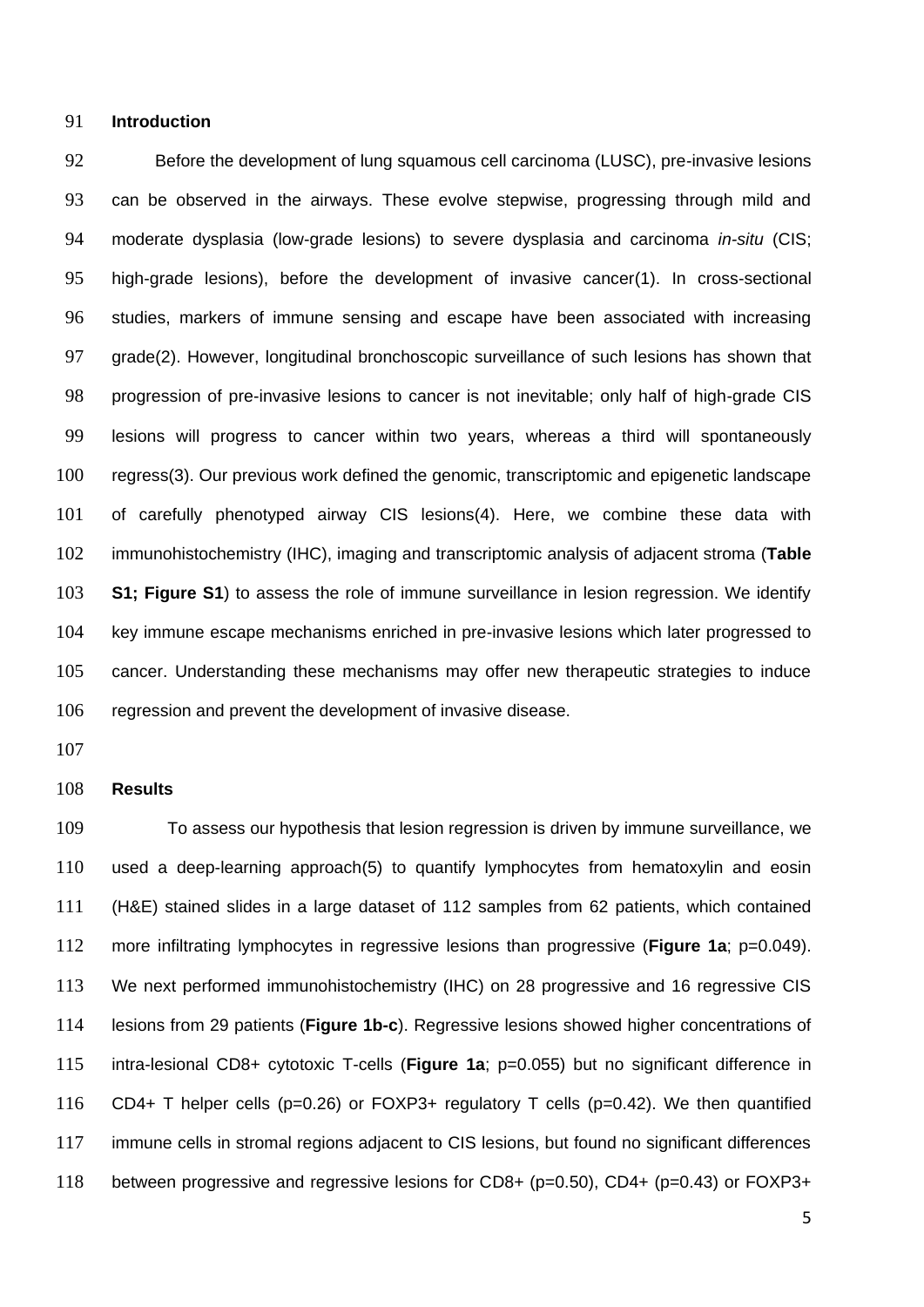(p=0.64) cells. We confirmed these findings in an independent dataset of 19 progressive and 120 9 regressive samples subjected to multiplex IHC(6,7) (mIHC) using a wider antibody panel of lymphoid biomarkers (**Table S2**), in which we again observed that regressive lesions had an increased proportion of infiltrating lymphocytes (**Figure 2a**; p=0.032). Specifically, regressive lesions showed significantly more infiltrating CD3+CD8+ cytotoxic T-cells (p=0.017) but no significant difference in CD3+CD4+ T helper cells (p=0.18), T regulatory cells (p=0.12), B- cells (p=0.12), macrophages (p=0.79) or neutrophils (p=0.53). In the mIHC cohort, the proportion of CD3+CD8+ cells positive for granzyme B and EOMES was similar between progressive and regressive lesions (p=0.63 and p=0.18 respectively) which may indicate that disruption of T-cell infiltration into lesions has a greater impact on their capacity for immune evasion than impairment of cytotoxic function or differentiation. Again, stromal regions in this cohort showed no significant differences between progressive and regressive lesions.

 For a broader assessment of transcriptomic differences between CIS lesions and their adjacent stroma, we isolated epithelial tissue and paired stroma separately using laser capture microdissection for 10 progressive and 8 regressive CIS lesions. Similarly to IHC data, cell type deconvolution analysis using the Danaher method(8) demonstrated higher infiltrating lymphocytes within regressive lesions (**Figure 2b**; p=0.0046), as did deconvolution of methylation data from 36 progressive and 18 regressive CIS lesions using methylCIBERSORT(9) (**Figure 2c**; p=0.0081). Comparing predictions for individual cell types across gene expression and methylation data found an increase in most immune cell types in regressive lesions compared to progressive (**Table S3**).

 Analysis of cytokines classically considered to be pro- or anti-inflammatory within the epithelial compartment (**Table S4**) demonstrated an increase in pro-inflammatory (p=3.7x10- 142 <sup>4</sup>) but not anti-inflammatory (p=0.32) response in regressive lesions compared to progressive (**Figure S2a-f**). *IL2*, *TNF, IL12A* and *IL23A* were all increased in regressive lesions (**Figure S3a-b**; FDR=0.0081, FDR=0.00051, FDR=0.00078, FDR=0.011 respectively). Only *CXCL8* was upregulated in progressive samples compared to regressive (FDR=0.0063); produced by macrophages, the expression of *CXCL8* correlated strongly with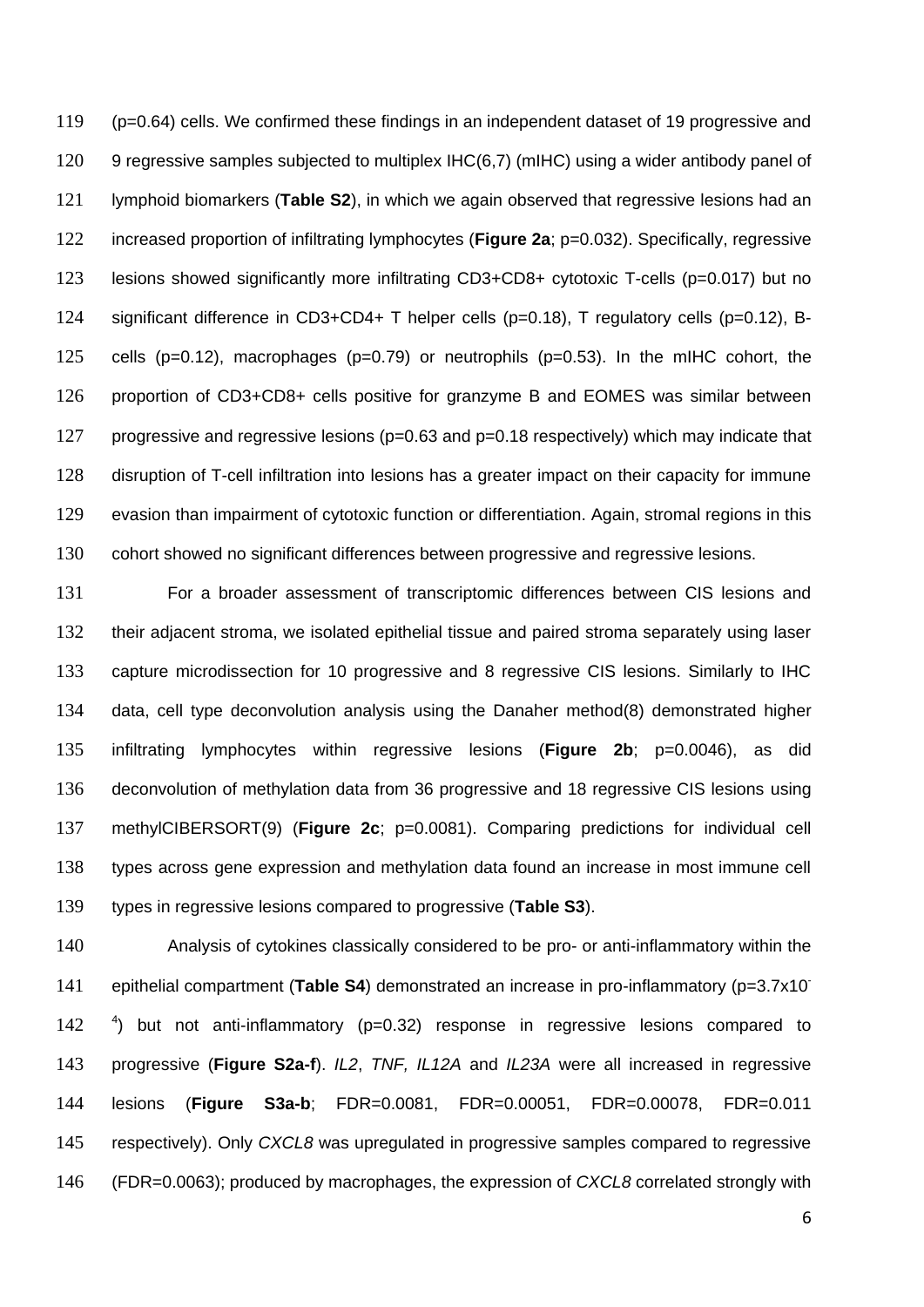147 macrophage quantification from deconvoluted gene expression data  $(r^2=0.62, p=0.007)$ . Taken together, these data are in keeping with a model in which inflammation via pathways including IL-2 and TNF fosters effective immune surveillance, whilst lesion-associated macrophages – similar to tumor-associated macrophages in advanced cancers – have an immunosuppressive effect.

 Given the well-known immunosuppressive effects of smoking, we hypothesised that 153 patients who were current smokers were more likely to show reduced immune infiltrate and therefore a higher chance of progression. Smoking status was available for 132 CIS lesions from 59 patients (24 lesions from 13 current smokers; 104 from 43 former smokers; 4 from 3 never smokers; **Figure S4a-j**). Using a Cochrane-Armitage test to look for a trend from Current to Former to Never smokers, we found a trend towards higher chance of regression (p=0.002) and more infiltrating lymphocytes (p=0.095). This trend is still observed, yet no longer statistically significant, using a bootstrapping method to account for samples from the same patient (p=0.069 for regression; p=0.12 for infiltrating lymphocytes). Interestingly, within the former-smoker group we did not observe increasing lymphocytes or chance of regression with increasing time since quitting smoking, suggesting that the observed 163 differences in outcome are driven by the active process of smoking and its direct effects on the immune response, rather than by chronic processes of airway remodelling and repair(10).

 Recent advances have demonstrated heterogeneity of lung cancer immune infiltration, with patients whose tumors have predominantly infiltrated 'immune hot' regions having improved survival as compared to those with abundant poorly infiltrated, 'immune cold' regions(11,12). Hierarchical clustering of immune cell quantification by mIHC and by deconvolution of both transcriptomic and epigenetic data demonstrated clear clusters of 'cold' lesions, almost all of which progressed to cancer (**Figure 2d-f**). However, we also observed some 'hot' progressive lesions, suggesting the presence of other immune evasion mechanisms in these lesions. We therefore sought to address two questions: firstly, could deficits in antigen presentation and immune recruitment in progressive lesions be identified,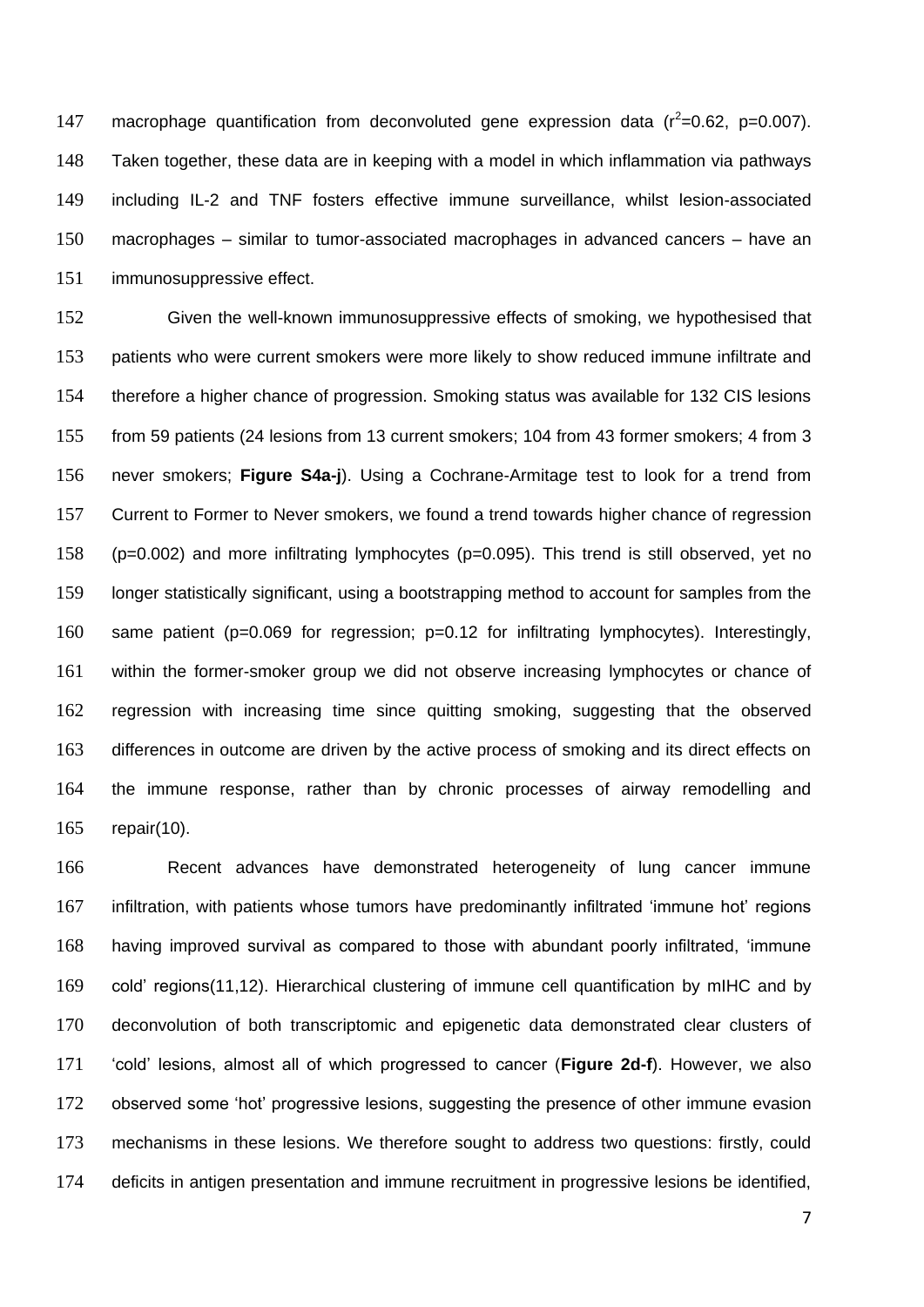which could explain the observed 'cold' lesions? Secondly, could disordered immune cell function explain the existence of progressive immune 'hot' lesions?

 The acquisition of mutations that result in clonal neoantigens drives T cell immunoreactivity in cancer(13). We hypothesised that immune-active regressive lesions may contain more neoantigens than progressive lesions, however, this was not supported by whole-genome sequencing data(4) (n=39). Predicted neoantigens correlated very closely 181 with mutational burden  $(r^2=0.94)$ , and progressive lesions have been shown to have significantly higher mutational burden than regressive lesions(4), therefore more neoantigens were identified in progressive than regressive lesions (**Figure S5a-b**; p=0.088). This remained true when the analysis was limited to clonal neoantigens (**Figure S5c;**  p=0.023) and there was no difference in the proportion of neoantigens that were clonal (**Figure S5d**; p=0.76). Further, there were no significant differences in binding affinity (p=0.46) or differential agretopicity index(14)(p=0.58) and the ratio of observed to expected neoantigens ("depletion score"(15)) was not significantly different (**Figure S5e-h**; p=0.94), therefore the putative neoantigens themselves were not qualitatively different in the regressive group. The increased number of neoantigens identified in progressive lesions suggests that immune escape mechanisms must be active in these lesions; indeed, these antigens may act as a selection pressure to promote the development of immune escape(16). Importantly, no overlap in putative tumor neoantigens was observed between different patients suggesting that vaccine-based approaches aiming to prevent progression will most likely need to be designed on a personalised basis.

 Given that neoantigens are present in progressive lesions, we assessed the ability of these lesions to present antigens to the immune system. In cancer, genomic alterations have previously been associated with modulation of immune response(17,18). We studied mutations and copy number burden of 62 genes expressed by cancer cells which are involved in the following pathways: antigen presentation by MHC mechanisms, antigen processing and immunomodulation (stimulation and inhibition of T-cell responses) (**Figure 3**). Mutations and CNAs in these genes were more prevalent in progressive than regressive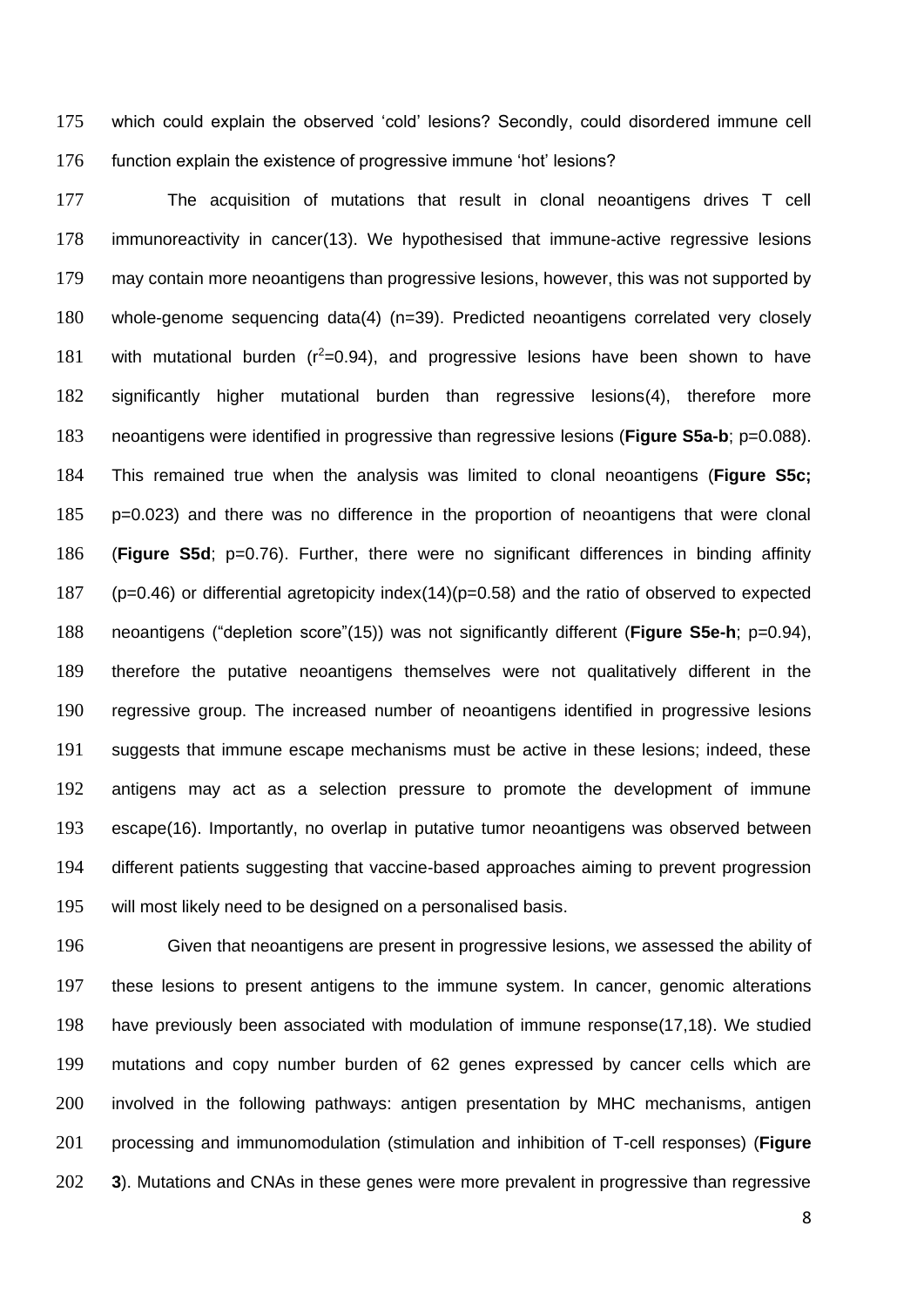samples (p=0.003). Four of these genes – *B2M, CHUK, KDR* and *CD80* – had a significantly elevated dN/dS ratio (19) – comparison of the rates of non-synonymous to synonymous mutations – indicating positive selection for acquisition of mutations in these genes. We observe that expression of immunostimulatory genes predominantly positively correlates with infiltrating lymphocytes in CIS, and these genes are mostly downregulated in progressive compared to regressive CIS. Conversely, inhibitory genes predominantly correlate negatively with infiltrating lymphocytes and are upregulated in progressive lesions.

 Loss of heterozygosity (LOH) in the HLA region, which is found in 61% of LUSC patients(20), was identified in 34% of patients with CIS lesions. Interestingly, a similar proportion of LUSC patients (28%) demonstrated *clonal* HLA LOH(20), suggesting that such clonal events may often occur prior to tumor invasion; future longitudinal studies will be required to confirm this. We did not find a statistically significant difference in the prevalence of HLA LOH between progressive and regressive lesions (p=0.25) although sample numbers were small. Expression of *HLA-A* was significantly reduced in progressive compared to 217 regressive lesions  $(p=1.9x10^{-10})$ .

 Additionally, hypermethylation of the HLA region, which is well-described in invasive cancers(21,22), was commonly observed, suggesting that epigenetic HLA silencing may be an important immune escape mechanism in pre-invasive disease. Genome-wide differential methylation analysis between progressive and regressive lesions identified differentially 222 methylated regions (DMRs) including a striking cluster of hypermethylation in chromosome 6 ((4); **Figure S6a-b**), covering a region containing all of the major HLA genes. This cluster was also identified in analysis of 370 LUSC versus 42 control samples published by the Cancer Genome Atlas(23). Further analysis of TCGA data demonstrate strong evidence for epigenetic silencing of multiple genes in the antigen presentation pathway: mean 227 methylation beta value over the gene is inversely correlated with expression for  $HLA-A$  ( $r^2 = -r^2$ 228 0.32, p=2.5x10<sup>-10</sup>), *HLA-B* (r<sup>2</sup>=-0.42, p<2.2x10<sup>-16</sup>), *HLA-C* (r<sup>2</sup>=-0.18, p=3.6x10<sup>-4</sup>), *TAP1* (r<sup>2</sup>=-229 0.53, p<2.2x10<sup>-16</sup>) and *B2M* ( $r^2$ =-0.38, p=1.1x10<sup>-14</sup>). Similar trends were observed in CIS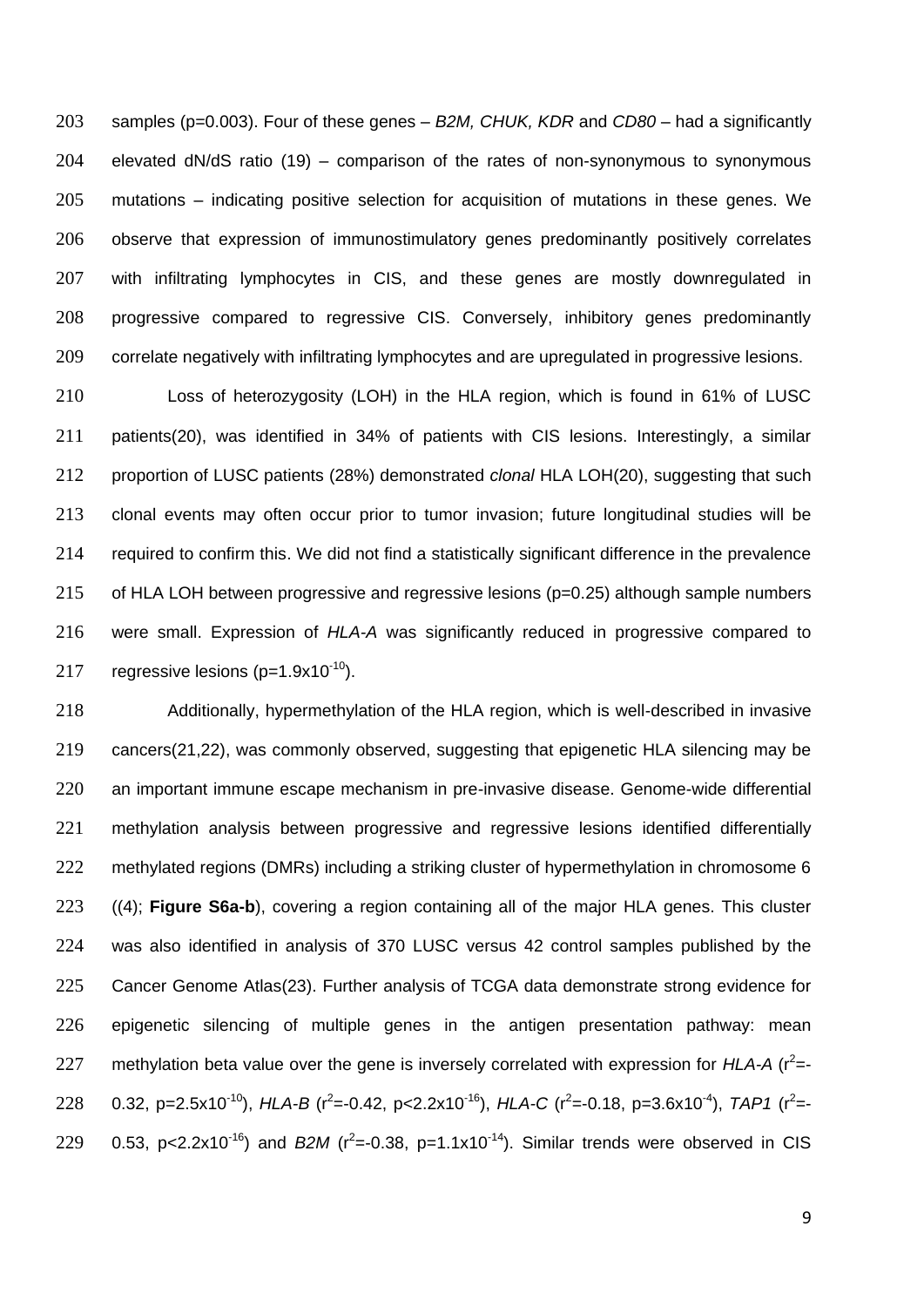data (**Figure S7a-b**). The methylation pattern affecting these genes is predominantly promoter hypermethylation (**Figure S8**).

 Demethylating agents have been shown to promote immune activation through improved antigen presentation, immune migration and T cell activity(24–26). These data support the case for moving on-going trials of demethylating agents in combination with immunotherapy from advanced lung cancer into early disease (examples of such trials include NCT01928576 and NCT03220477, registered at https://clinicaltrials.gov/). Additionally, several other cancer-associated pathways are known to be affected by methylation changes(4), therefore the benefits of these drugs may extend beyond immune activation. Nevertheless, we note with caution that some key immune genes demonstrate *positive* correlations in TCGA data between gene expression and methylation, including the 241 immune co-stimulating ligand *TNFSF9* (coding for 4-1BBL)  $(r^2=0.32, p=1.7x10^{-10})$  and the 242 MHC class II transcriptional activator *CIITA* (r<sup>2</sup>=0.39, p=2.5x10<sup>-15</sup>) (**Figure S7**). Further 243 studies will be required to demonstrate that immunological benefits of demethylating agents 244 are not outweighed by effects on these important pathways.

 Despite this evidence for impairment of antigen presentation mechanisms in CIS, we do observe 'immune hot' CIS lesions which progress to cancer. We therefore next 247 considered functional and microenvironment-related mechanisms to explain how these 248 lesions were able to evade immune predation.

 To study microenvironment effects on the immune response, we performed gene expression profiling on laser-captured stromal tissue taken from regions adjacent to CIS lesions. In contrast to data from gastrointestinal pre-invasive lesions(27), no genes were significantly differentially expressed on comparing stromal expression between progressive (n=10) and regressive (n=8) lesions when a FDR of <0.1 was applied. This result holds true with restricted hypothesis testing considering only genes that are related to immunity and inflammation (**Figure 4a-b; Table S4**).

 Targeting immunomodulatory molecules such as PD-1 now forms part of first-line lung cancer management(28). PD-L1 expression is common in invasive LUSC with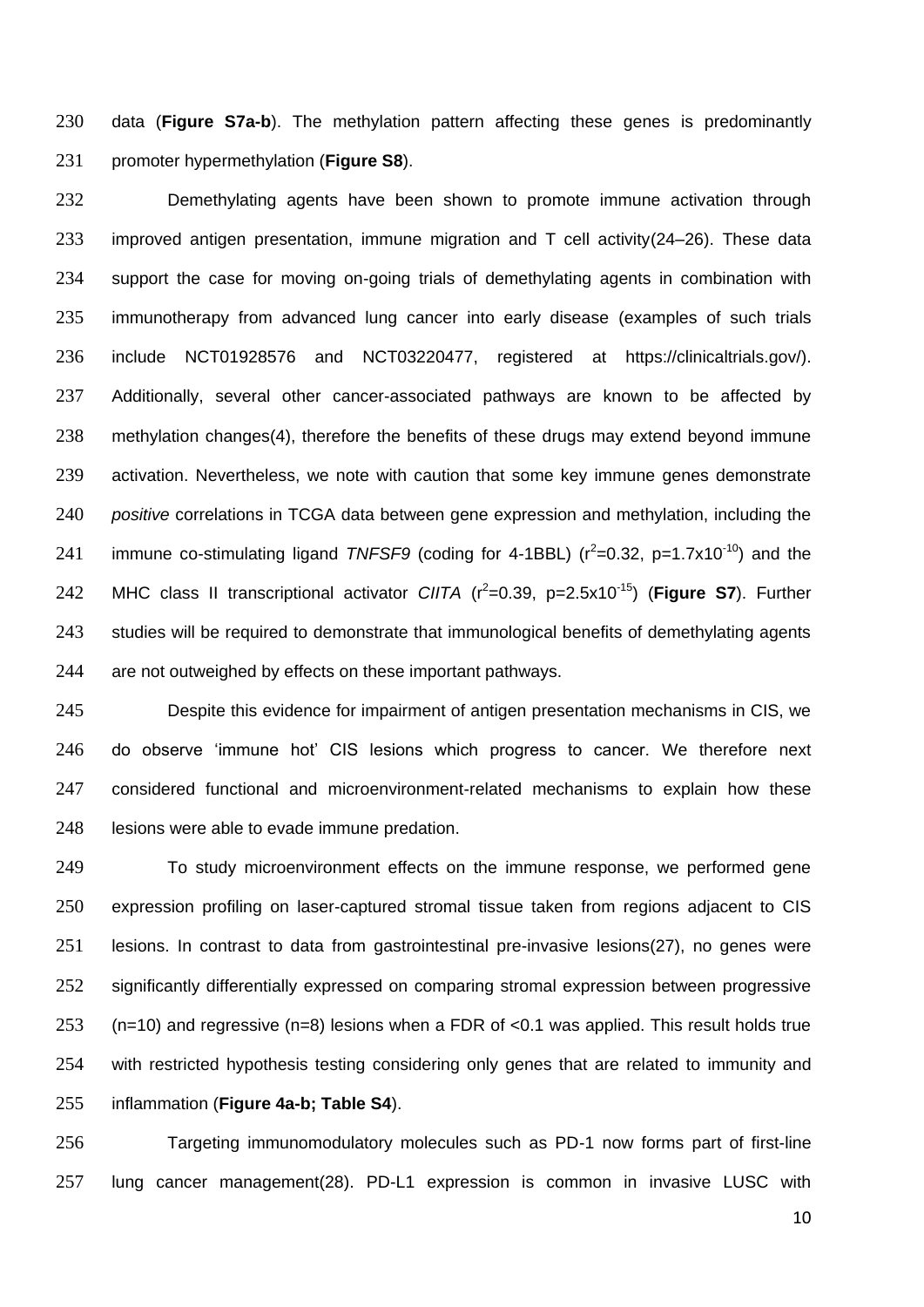estimates of positivity ranging from 34% to 52%, depending on criteria(29). Whilst we did not identify transcriptional upregulation of the PD-L1 gene (*CD274*; **Figure 4c-d**), IHC data identified 3 samples with >25% of epithelial cells (PanCK+) also positive for PD-L1 (**Figure 4e**), all of which progressed to cancer, suggesting that targeting this pathway early in the 262 clinical course may have therapeutic benefit in selected patients.

 To investigate the role of immunomodulatory molecules more broadly in pre-invasive immune escape, we performed differential expression analysis between progressive and regressive lesions, focused on 28 known immunomodulatory genes (**Table S4**). *TNFSF9* (4- 266 1BBL, CD137L) was significantly downregulated in progressive lesions (FDR=4.34x10<sup>-5</sup>; **Figure 4c-d**) with no corresponding change identified in its receptor *TNFRSF9* (FDR=0.6). These findings were corroborated by IHC (**Figure 4e-f**). *TNFSF9* promotes activation of T cells and natural killer (NK) cells(30); in CIS lesions *TNFSF9* expression correlates with 270 cytotoxic cell ( $r^2$ =0.77, p=0.0002) and NK cell infiltration ( $r^2$ =0.54, p=0.02), as predicted from gene expression data. Agonists of the *TNFSF9* receptor have been shown to be clinically efficacious in several cancers(31–33) and these data support their investigation in targeted early lung cancer cohorts. Furthermore, individual lesions showed notably high or low expression of other immunomodulatory genes, raising the possibility that other immunomodulators may be targets for therapy in individual cases (**Figure S9**).

 To identify differences in cytokine responses between progressive and regressive lesions, we calculated the ligand:receptor mRNA expression ratio for 52 known cytokine:receptor pairs(34). Only one, *CCL27:CCR10*, was significant with FDR < 0.01 (Fold 279 change 1.55, FDR 0.003); progressive samples express more  $CCL27$  (p=2.6x10<sup>-6</sup>) and less *CCR10* (p=0.1x10<sup>-4</sup>) than regressive (Figure 4c-d). Whilst sample numbers were small, these findings were broadly supported by IHC (**Figure 4e-g**). *CCL27:CCR10* signaling has been associated with immune escape in melanoma through PIK/Akt activation in a mouse model(35); in CIS, *CCL27* expression correlates with expression of both *PIK3CA* (r2=0.61, p=0.008) and *AKT1* (r2=0.68, p=0.002) (**Figure S10a-b**). *CCL27* is minimally expressed in both normal lung tissue and invasive squamous cell lung cancer(23,36), suggesting that this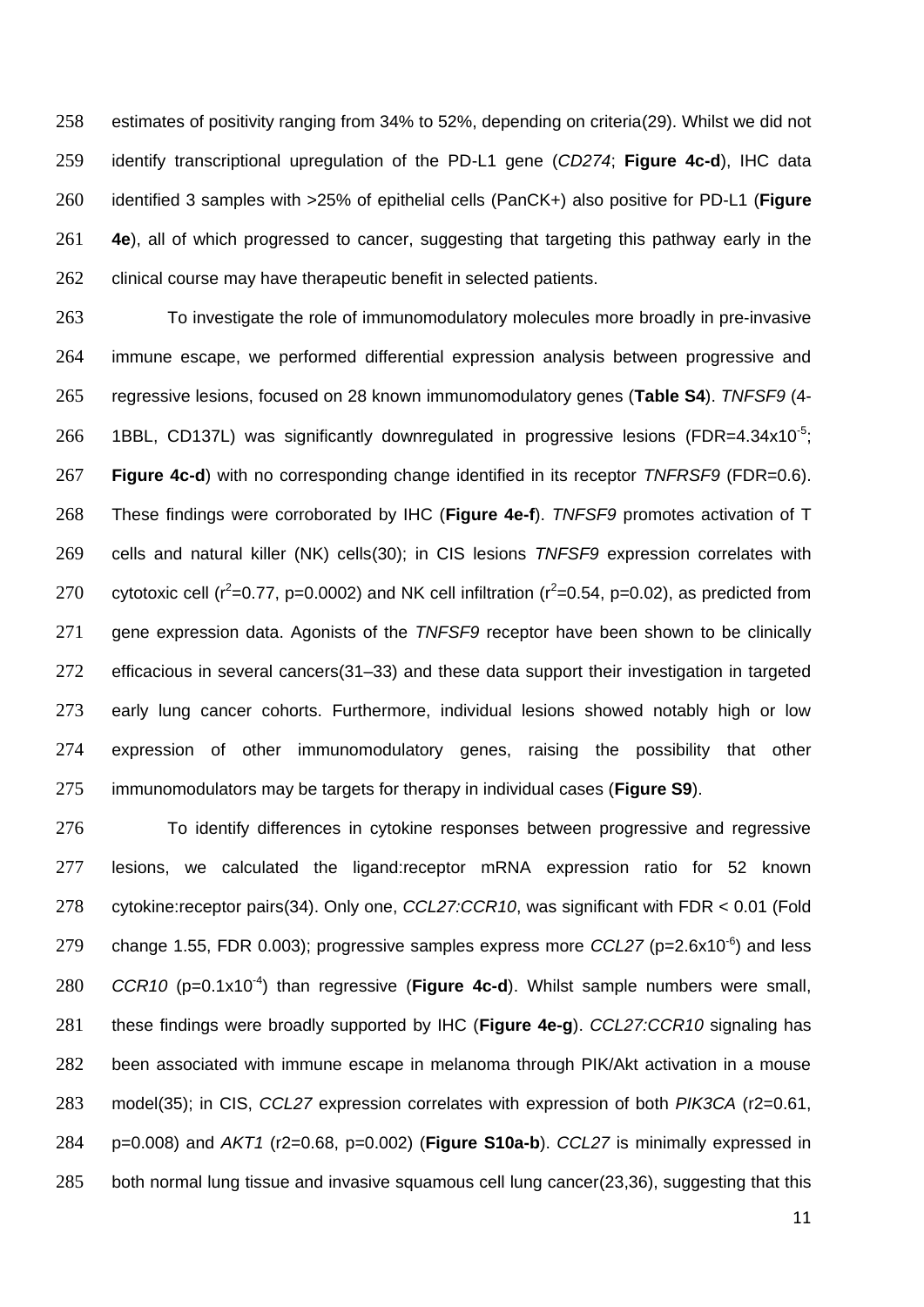effect is specific to early carcinogenesis and therefore warrants further investigation as a target for preventative therapy.

 Our previous research highlighted occasional cases of 'late progressive' lesions, which met a clinical endpoint of regression (defined by the subsequent biopsy at the same site showing resolution to normal epithelium or low-grade dysplasia) but the index CIS biopsy had the molecular appearance of a progressive lesion, and it indeed subsequently developed cancer months or years later. Clinical review identified 11 lesions across the 53 regressive lesions in our current cohort (20.7%) that at later clinical follow up subsequently progressed to cancer, and hence are termed 'late progressive'. These included 4 previously published lesions subjected to whole-genome sequencing and/or methylation and shown to display the genomically unstable appearance of progressive lesions, as well as 7 with immunohistochemistry data and 10 with lymphocyte quantification performed from H&E slides (**Table S1; Figure S1**). Interestingly, based on these data, late progressive lesions appear immunologically similar to regressive lesions, showing increased infiltration with lymphocytes and CD8+ T-cells compared to progressive lesions (**Figure S11**).

 Whilst we acknowledge that sample numbers are small when examining subgroups of regressive lesions in this way, our data support a model in which lesions can be considered on two axes: genomic stability and immune competence. Our previous work predicts that chromosomally unstable lesions will usually progress, implying that they have escaped immune predation. Yet some may regress if they remain immune competent only to later progress, potentially due to their genomic instability making them more likely to evolve immune escape mechanisms during regression, and hence become 'late progressors'. Of 11 late progressors in this cohort, median time from regressive index biopsy to progression was 3.2 years (range 0.8-4.6 years). This time period represents a change from a point of known immune competence to demonstrated immune escape. Hence, we might estimate that a successful therapeutic strategy to block a particular immune escape mechanism might delay the onset of cancer by around 3 years. Of the remaining 42 regressive samples in this cohort, median follow-up time was 4.73 years (range 0.42-13.5 years), suggesting that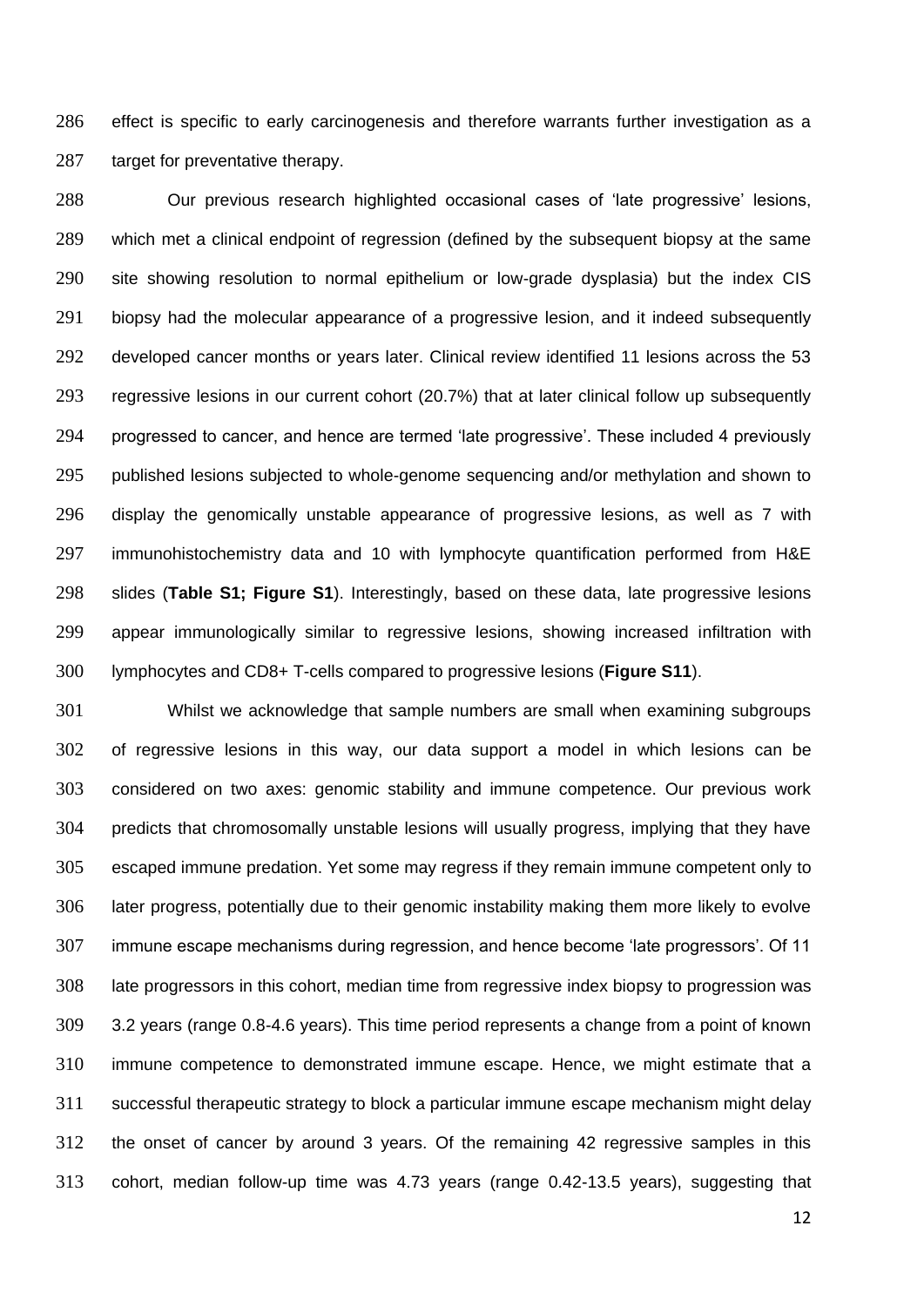genomically 'stable' samples are likely to regress and remain regressed long-term. Given their immunological competence, late progressors are included in the regressive cohort when analysing immune escape mechanisms in this study.

- 
- 

### **Discussion**

320 In summary, we present evidence that immune surveillance may play a critical role in spontaneous regression of pre-cancerous lesions of the airways. Whilst recent cross-sectional studies have greatly furthered our understanding of immune signals prior to cancer invasion, and indeed at earlier disease stages than CIS(2,12), we have for the first time shown an association with lesion regression. Including such outcome data offers insight into the dynamics of immune surveillance and evasion; assuming that lesion regression is driven by immune surveillance – which is likely based on our data – we are able to directly compare preinvasive lesions which are immune competent (regressed) with those that are able to evade immune predation (progressed). Analysis of 'late progressive' samples furthers this model by providing estimates of timescales over which immune evasion evolves. Hence we provide a roadmap for manipulation of the immune system as a cancer intervention strategy, by identifying and targeting differences between these two immune states.

 To this end, we identify mechanisms of immune escape present before the point of cancer invasion, many of which offer potential therapeutic targets. These data present an opportunity to induce regression and prevent cancer development. Demethylating agents, 4- 1BB agonists and CCL27 blockade are therapeutic candidates that warrant further research, as well as targeting the PD-1/PD-L1 axis in highly selected patients. As a result of field carcinogenesis, patients with pre-invasive lesions are at risk of synchronous cancers at other sites, which are likely to be clonally related(4,37) and therefore may benefit from systemic immunomodulatory treatment. The data presented here support a new paradigm of personalised immune-based systemic therapy in early disease.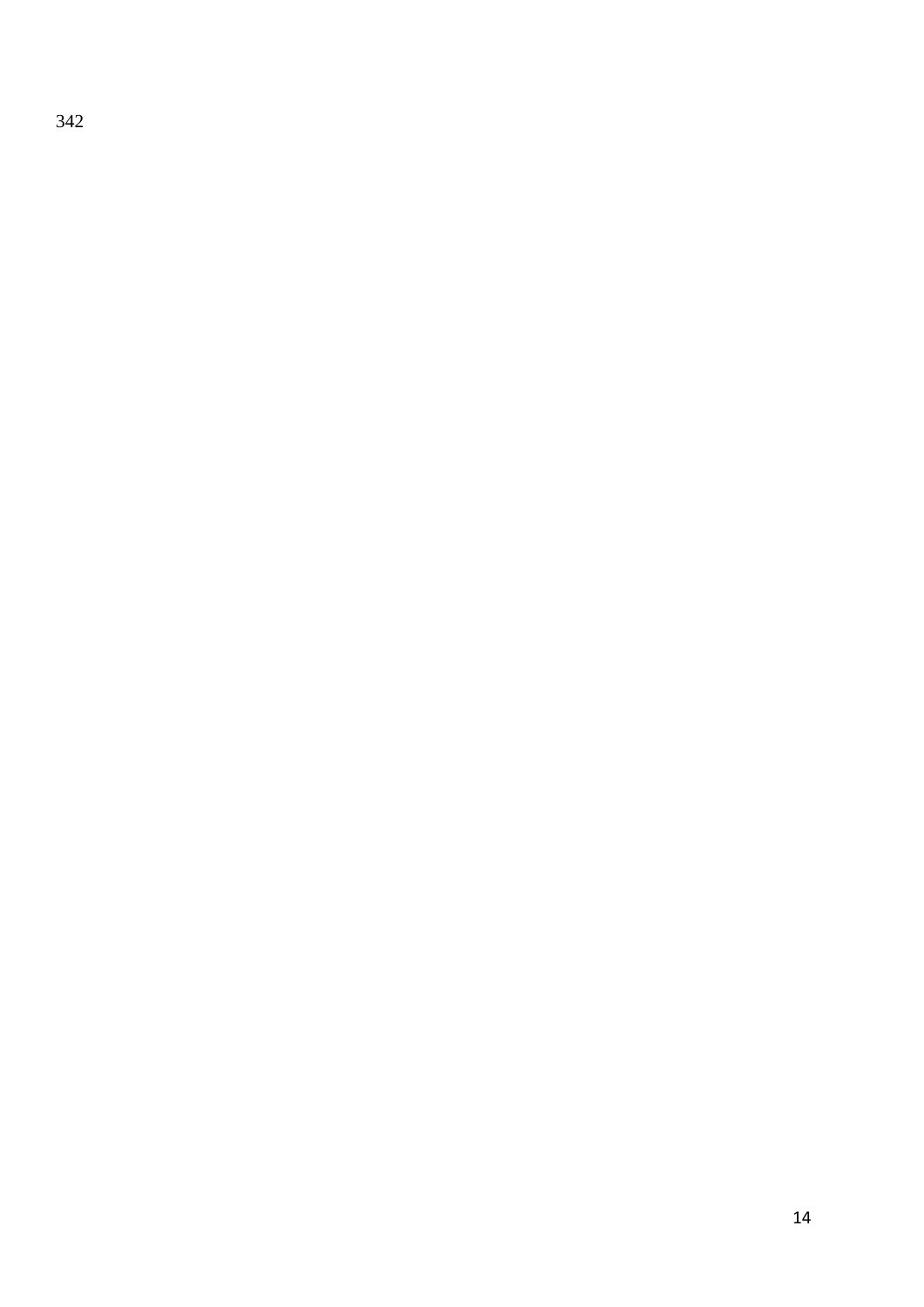#### **Methods**

Additional methods are provided in a supplementary file accompanying this manuscript.

## **Ethical approval**

 All tissue and bronchial brushing samples were obtained under written informed patient consent and were fully anonymized. Study approval was provided by the UCL/UCLH Local Ethics Committee (REC references 06/Q0505/12 and 01/0148). All relevant ethical regulations were followed.

# **Cohort description and patient characteristics**

 For over 20 years, patients presenting with pre-invasive lesions, which are precursors of squamous cell lung cancer (LUSC), have been referred to the UCLH Surveillance Study. As previously described(3), patients undergo repeat bronchoscopy every four months, with definitive treatment performed only on detection of invasive cancer. Autofluorescence bronchoscopy is used to ensure the same anatomical site is biopsied at each time point. Gene expression, methylation and whole genome sequencing data of carcinoma in-situ (CIS) samples have been performed on this cohort, and data have been published(4). These data are used in this study.

 All patients enrolled in the UCLH Surveillance Study who met a clinical end point of progression or regression were included; by definition they underwent an 'index' CIS biopsy followed by a diagnostic cancer biopsy (progression) or a normal/low-grade biopsy (regression) four months later. Index lesions were identified between 1999 and 2017. Cases meeting an end-point of regression underwent clinical review to identify those which subsequently progressed; 11 samples (20.7%) were identified, which are described as 'late progressors' in the main text. Of these 11, median time from 'regressive' index biopsy to progression was 3.2 years (range 0.8-4.6 years) whilst the remaining 42 samples had a median follow up time of 4.73 years (range 0.42-13.5 years). Whilst we cannot fully exclude that any regressive sample may later develop cancer, the fact that median follow up in the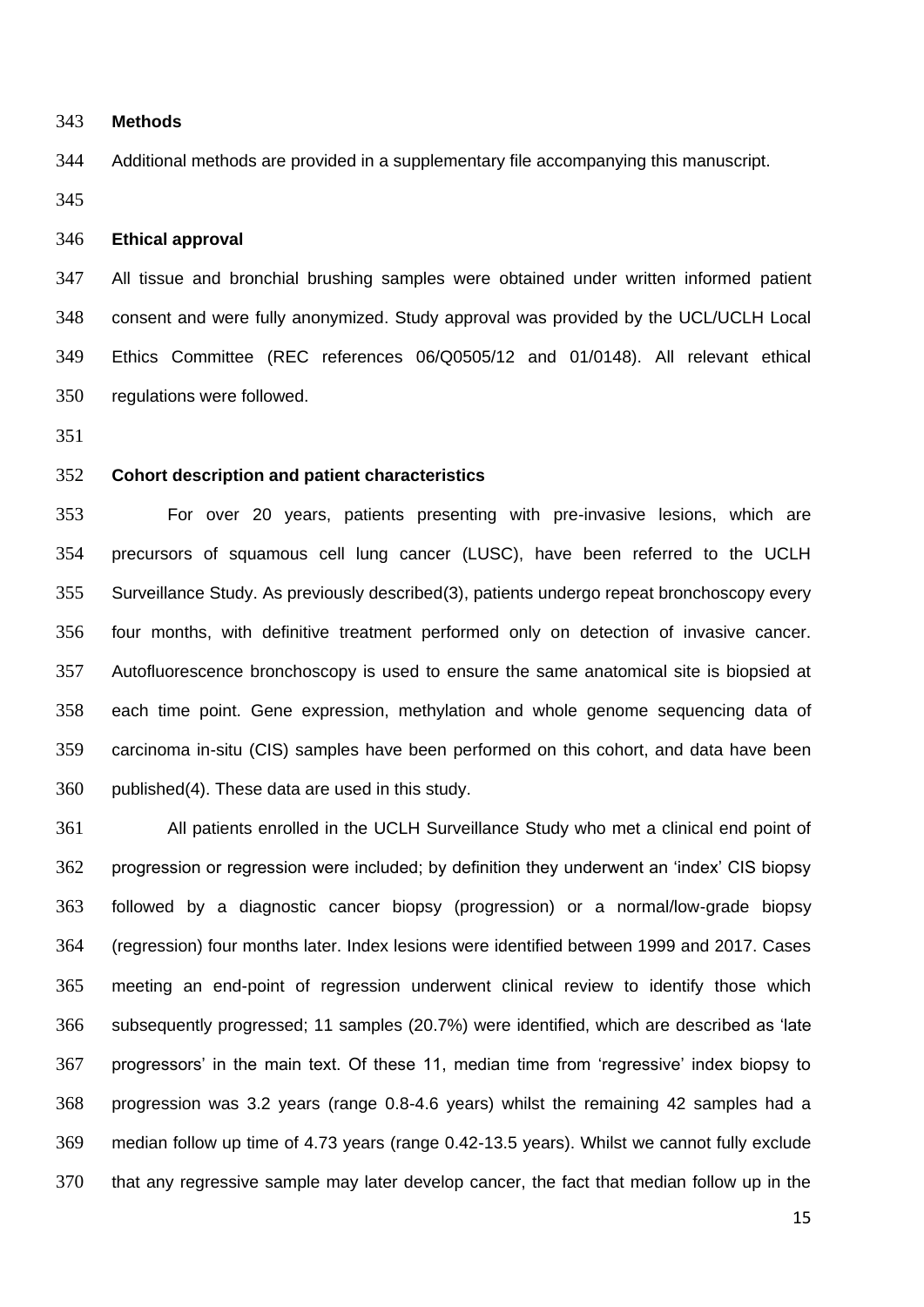study group was longer than the maximum follow up in the late progression group suggests that late progression in included samples is unlikely.

 All samples underwent laser capture microdissection (LCM) to ensure only CIS cells underwent molecular profiling. Methods for sample acquisition, quality control and mutation calling are as previously described, as are full details regarding patient clinical characteristics.

 Briefly, gene expression profiling was performed using both Illumina and Affymetrix microarray platforms. Normalisation was performed using proprietary Illumina software and the RMA method of the *affy*(38) Bioconductor package respectively. This study includes 18 previously unpublished gene expression arrays from stromal tissue. These samples were collected using LCM to identify stromal regions adjacent to 18 already-published CIS samples (corresponding to the 18 samples undergoing Affymetrix microarray profiling described above). These new stromal samples underwent Affymetrix profiling using the exact same methodology as previously described for CIS tissue samples. To avoid issues related to batch effects between platforms, the analyses in this paper utilise only samples profiled on Affymetrix microarrays, which include both CIS and matched stromal samples

(see **Supplementary Methods** and **Table S5**).

 Methylation profiling was performed using the Illumina HumanMethylation450k microarray platform. All data processing was performed using the ChAMP Bioconductor package(39).

 Whole genome sequencing data was obtained using the Illumina HiSeq X Ten system. A minimum sequencing depth of 40x was required. BWA-MEM was used to align data to the human genome (NCBI build 37). Unmapped reads and PCR duplicates were removed. Substitutions, insertions-deletions, copy number aberrations and structural rearrangements were called using CaVEMan(40), Pindel(41,42), ASCAT(43) and Brass(44) respectively.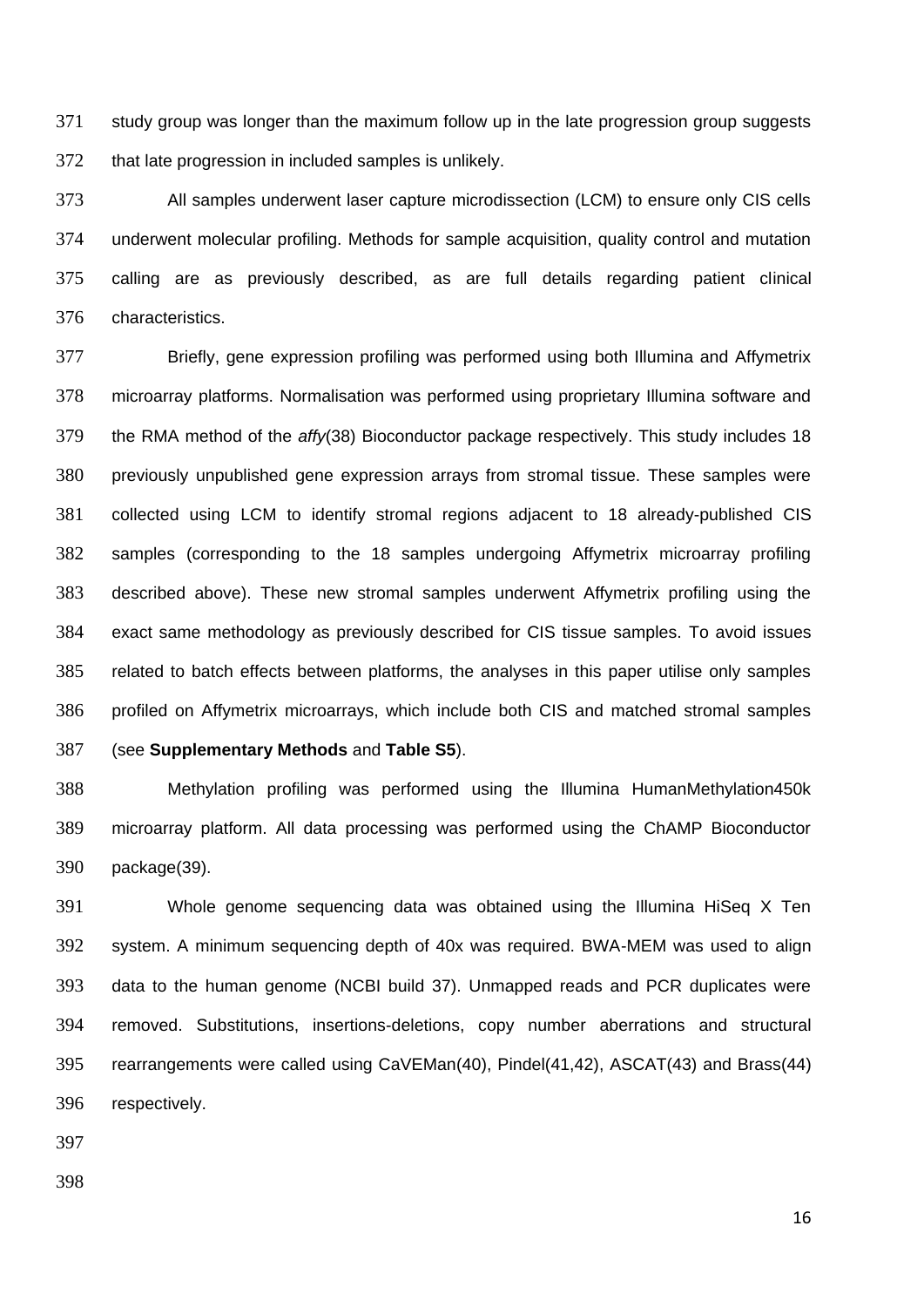### **Sample selection for profiling**

 As previously described, all patients enrolled in the surveillance programme discussed above were considered for this study. For a given CIS lesion under surveillance, when a biopsy from the same site in the lung showed evidence of progression to invasive cancer or regression to normal epithelium or low-grade dysplasia, we defined the preceding CIS biopsy as a progressive or regressive 'index' lesion respectively. Due to the small size of bronchoscopic biopsy samples, not all profiling techniques were applied to all samples. Patients with Fresh Frozen (FF) samples underwent whole genome sequencing and/or methylation analysis depending on sample quality. Patients with formalin-fixed paraffin- embedded (FFPE) samples underwent gene expression analysis. Further detail is available in our previous manuscript(4). Additionally, any patient with an available FFPE block underwent image analysis as described below, and all patients with Affymetrix-based gene expression profiling underwent further profiling of laser-captured adjacent stroma.

### **Statistical Methods**

 Unless otherwise specified, all analyses were performed in an R statistical environment (v3.5.0; www.r-project.org/) using Bioconductor(45) version 3.7. Code to reproduce a specific statistical test is publicly available at the Github repository above.

 Unless otherwise stated, comparisons of means between two independent groups are performed using a two-sided Wilcoxon test. In some cases, multiple samples have been profiled from the same patient, although always from distinct sites within the lung. In such cases we used mixed effects models to compare means between groups, treating the patient ID as a random effect, as implemented in the Bioconductor *lme4* library(46), with p-values calculated using the Anova method from the Bioconductor *car* library (available from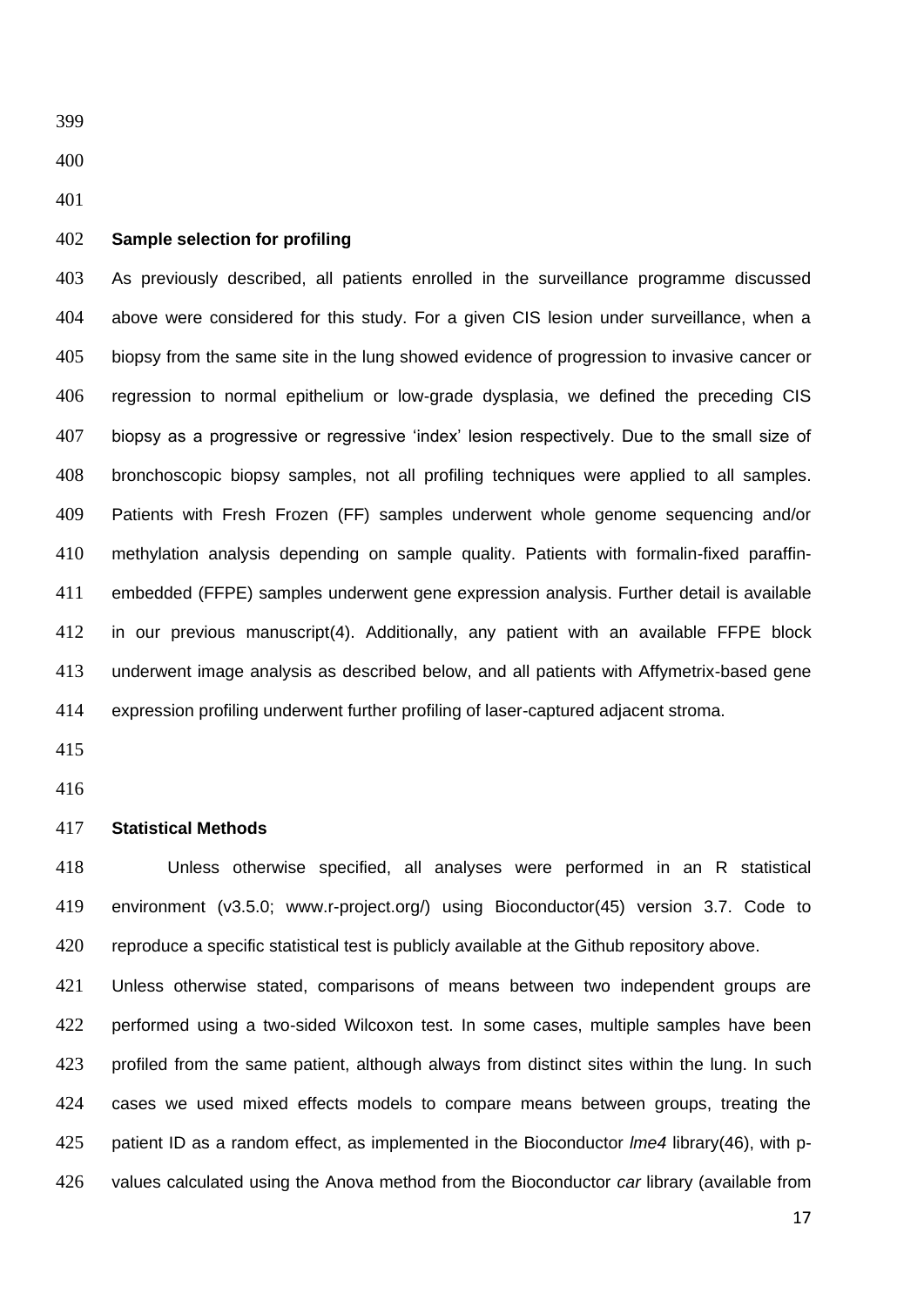https://cran.r-project.org/web/packages/car). Differential expression was performed using the *limma*(47) Bioconductor package to compare microarray data between two groups. When adjustment for multiple correction is required we quote a False Discovery Rate (FDR) which is calculated using the Benjamini-Hochberg method(48). Cluster analysis and visualization was performed using the *pheatmap* Bioconductor package (available from https://cran.r-project.org/web/packages/pheatmap/).

## **Data Availability**

 All raw data used in this study is publicly available. Previously published CIS gene expression and methylation data is stored on GEO under accession number GSE108124; matched stromal gene expression data is stored under accession number GSE133690. Previously published CIS whole genome sequencing data is available from the European Genome Phenome Archive [\(https://www.ebi.ac.uk/ega/\)](https://www.ebi.ac.uk/ega/) under accession number EGAD00001003883. Annotated H&E images of all samples used for lymphocyte quantification were deposited to the Image Data Resource [\(https://idr.openmicroscopy.org\)](https://eur01.safelinks.protection.outlook.com/?url=https%3A%2F%2Fidr.openmicroscopy.org%2F&data=02%7C01%7C%7C9402728f861f4c23c2a108d7fbde2426%7C1faf88fea9984c5b93c9210a11d9a5c2%7C0%7C0%7C637254803829789255&sdata=2VtwDSShVqEXN4sq3WxhMuUuJMeIerVDK0shdqeyUFU%3D&reserved=0) under accession number idr0082.

# **Code Availability**

 All code used in our analysis will be made available at [http://github.com/ucl](http://github.com/ucl-respiratory/cis_immunology)[respiratory/cis\\_immunology](http://github.com/ucl-respiratory/cis_immunology) on publication. All software dependencies, full version information, and parameters used in our analysis can be found here.

## **Author Contributions**

 A.P. and V.H.T. contributed equally to this work, as did K.A., S.E.A.R. and T.L.. A.P., V.H.T., N.M. and S.M.J. co-wrote the manuscript. S.M.J., S.A.Q., V.H.T. and A.P. conceived the study design. V.H.T., D.C., F.R.M. and S.A. performed stromal LCM and gene expression profiling experiments. C.P.P. and C.T. performed methylation experiments. H.L-S. and P.J.C. performed genomic experiments. A.A., T.L., J.Y.H., L.K. and T.M. designed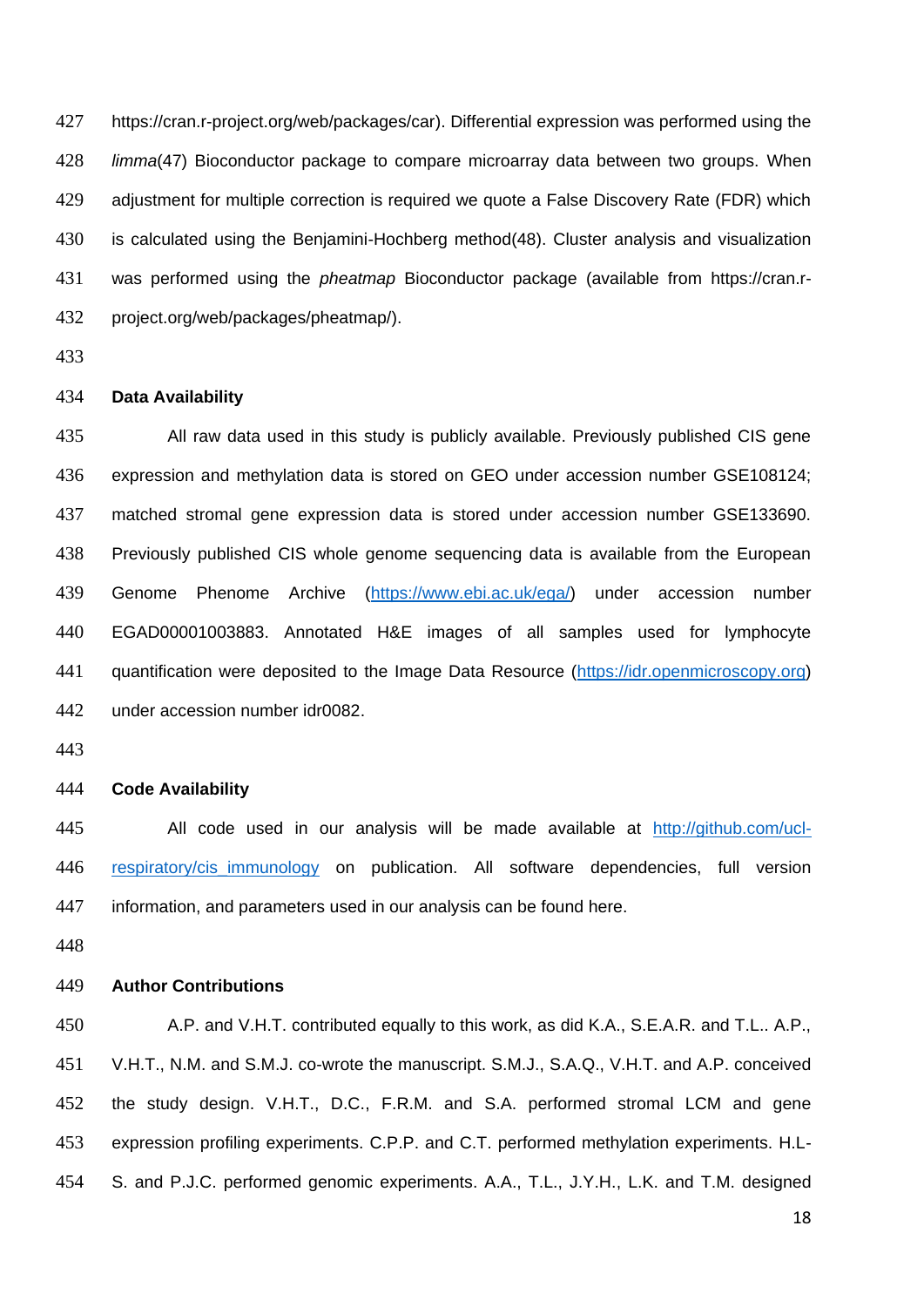and performed IHC experiments. Further quantitative multiplex IHC was performed by C.M., M-L.A-L., W.L., C.B. and L.C.. K.A., S.E.A.R., Y.B.H. and Y.Y. performed cell quantification on H&E and IHC images. S.M.J., P.J.G., B.C. and R.M.T. led the bronchoscopic surveillance programme through which samples were obtained. M.F. and D.M. performed histological review. P.F.D. performed pathological processing. A.P. performed bioinformatic analysis, supported by R.R. and N.M.. R.E.H., K.H.C.G., C.D., A.F., N.M., C.S., C.T., S.A.Q. and N.M. gave advice and reviewed the manuscript. S.M.J. provided overall study oversight.

## **Acknowledgements**

 We thank all of the patients who participated in this study. We thank P. Rabbitts, A. Banerjee and C. Read for their early development of the study. The results published here are in part based on data generated by a TCGA pilot project established by the National Cancer Institute and National Human Genome Research Institute. Information about TCGA and the investigators and institutions that constitute the TCGA research network can be found at [http://cancergenome.nih.gov.](http://cancergenome.nih.gov/) R.E.H., N.M., P.J.C., and S.M.J. are supported by Wellcome Trust fellowships. S.M.J. is also supported by the Rosetrees Trust, the Welton 471 Trust, the Garfield Weston Trust, the Stoneygate Trust and UCLH Charitable Foundation, as well as Stand Up to Cancer-LUNGevity-American Lung Association Lung Cancer Interception Dream Team Translational Cancer Research Grant (Grant Number: SU2C- AACR-DT23-17). Stand Up To Cancer is a division of the Entertainment Industry Foundation. The research grant is administered by the American Association for Cancer Research, the scientific partner of SU2C. V.T., C.P., R.E.H. and S.M.J. have been funded by the Roy Castle Lung Cancer Foundation. A.P. and D.C. are funded by Wellcome Trust clinical PhD training fellowships. H.L.-S. is funded by the Wellcome Trust Sanger Institute non-clinical PhD studentship. C.T. was a CRUK Clinician Scientist. This work was partially undertaken at UCLH/UCL, who received a proportion of funding from the Department of Health's NIHR Biomedical Research Centre's funding scheme (S.M.J.). R.E.H., D.M., N.M., C.S., and S.M.J. are part of the CRUK Lung Cancer Centre of Excellence. Y.Y.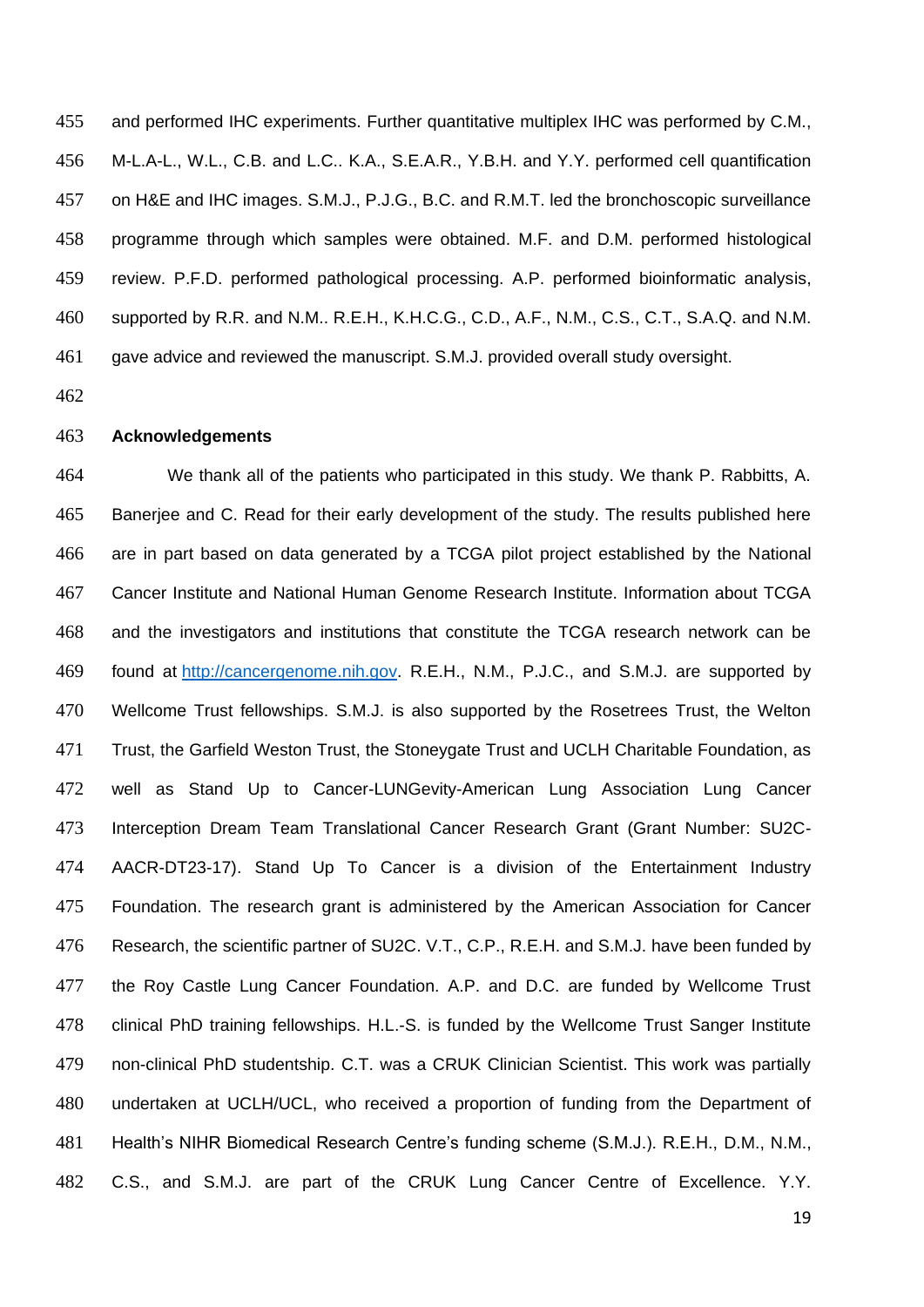acknowledges funding from Cancer Research UK Career Establishment Award, Breast Cancer, Children's Cancer and Leukaemia Group, NIH U54 CA217376 and R01 CA185138, CDMRP Breast Cancer Research Program Award, CRUK Brain Cancer Award (TARGET- GBM), European Commission ITN, Wellcome Trust, and The Royal Marsden/ICR National Institute of Health Research Biomedical Research Centre. S.A.Q. is funded by a CRUK Senior Cancer Research Fellowship, a CRUK Biotherapeutic Program Grant, the Cancer Immunotherapy Accelerator Award (CITA-CRUK) and the Rosetrees Trust. LMC acknowledges funding from the National Institutes of Health (1U01 CA224012, U2C CA233280, R01 CA223150, R01 , R01 CA226909, R21 HD099367), the Knight Cancer Institue, and the Brenden-Colson Center for Pancreatic Care at OHSU. The funders had no role in study design, data collection and analysis, decision to publish or preparation of the manuscript.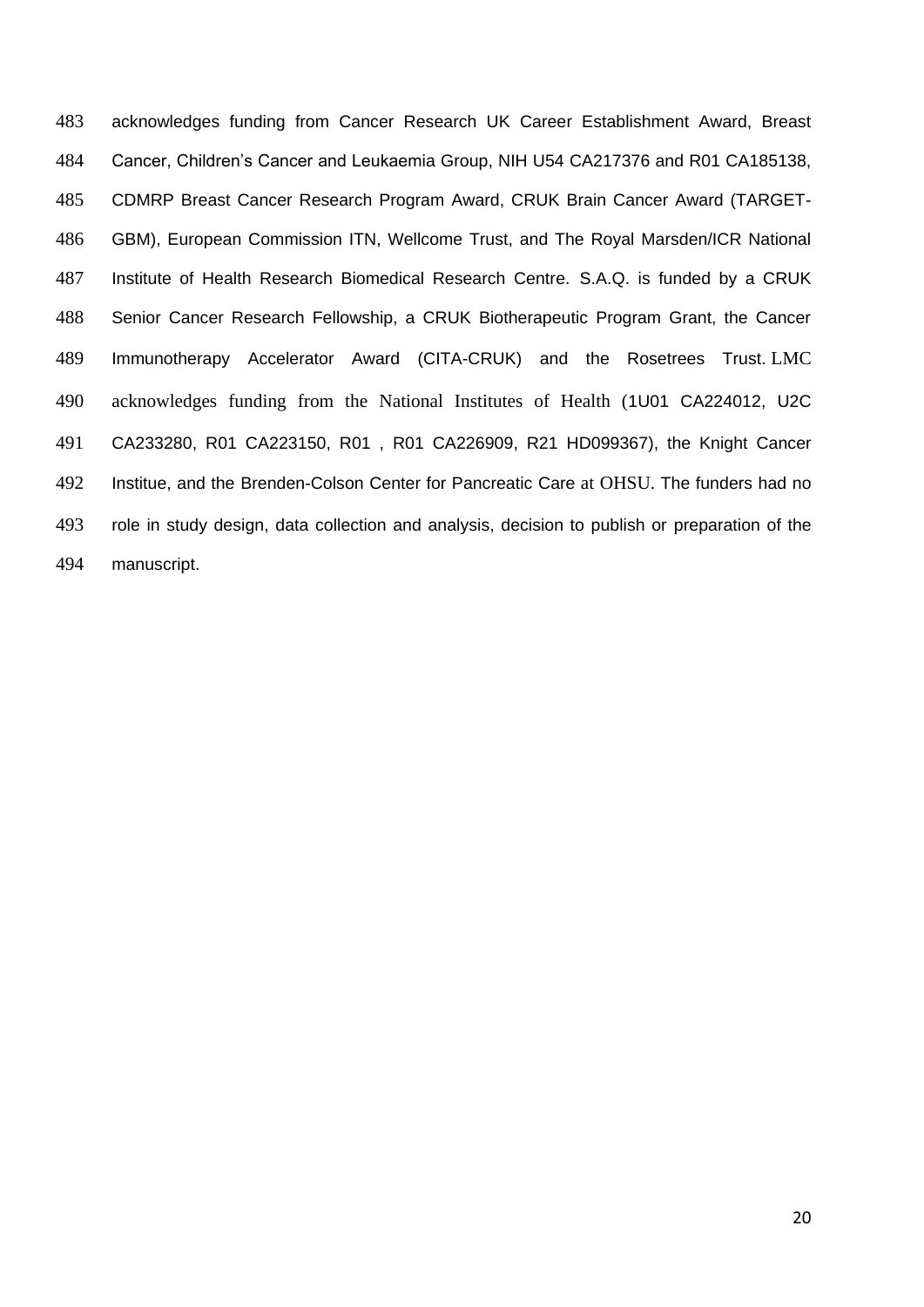# **References**

- 496 1. Nicholson AG, Perry LJ, Cury PM, Jackson P, McCormick CM, Corrin B, et al. Reproducibility of the WHO/IASLC grading system for pre-invasive squamous lesions of the bronchus: a study of inter-observer and intra-observer variation. Histopathology. 2001;38:202–8.
- 2. Mascaux C, Angelova M, Vasaturo A, Beane J, Hijazi K, Anthoine G, et al. Immune evasion before tumour invasion in early lung squamous carcinogenesis. Nature. 2019;571:570– 5.
- 3. George PJ, Banerjee AK, Read CA, O'Sullivan C, Falzon M, Pezzella F, et al. Surveillance for the detection of early lung cancer in patients with bronchial dysplasia. Thorax. 2007;62:43–50.
- 4. Teixeira VH, Pipinikas CP, Pennycuick A, Lee-Six H, Chandrasekharan D, Beane J, et al. Deciphering the genomic, epigenomic, and transcriptomic landscapes of pre-invasive lung cancer lesions. Nat Med. 2019;25:517–25.
- 5. AbdulJabbar, K. Geospatial immune variability illuminates differential evolution of lung adenocarcinoma. Nature Medicine (accepted for publication). 2020;
- 6. Tsujikawa T, Kumar S, Borkar RN, Azimi V, Thibault G, Chang YH, et al. Quantitative Multiplex Immunohistochemistry Reveals Myeloid-Inflamed Tumor-Immune Complexity Associated with Poor Prognosis. Cell Reports. 2017;19:203–17.
- 7. Banik G, Betts CB, Liudahl SM, Sivagnanam S, Kawashima R, Cotechini T, et al. High- dimensional multiplexed immunohistochemical characterization of immune contexture in human cancers. Meth Enzymol. 2020;635:1–20.
- 8. Danaher P, Warren S, Dennis L, D'Amico L, White A, Disis ML, et al. Gene expression markers of Tumor Infiltrating Leukocytes. J Immunother Cancer. 2017;5:18.
- 9. Chakravarthy A, Furness A, Joshi K, Ghorani E, Ford K, Ward MJ, et al. Pan-cancer deconvolution of tumour composition using DNA methylation. Nature Communications. 2018;9:3220.
- 10. Yoshida K, Gowers KHC, Lee-Six H, Chandrasekharan DP, Coorens T, Maughan EF, et al. Tobacco smoking and somatic mutations in human bronchial epithelium. Nature. 2020;578:266–72.
- 11. Rosenthal R, Cadieux EL, Salgado R, Bakir MA, Moore DA, Hiley CT, et al. Neoantigen-directed immune escape in lung cancer evolution. Nature. 2019;567:479–85.
- 12. Beane JE, Mazzilli SA, Campbell JD, Duclos G, Krysan K, Moy C, et al. Molecular subtyping reveals immune alterations associated with progression of bronchial premalignant lesions. Nature Communications. 2019;10:1856.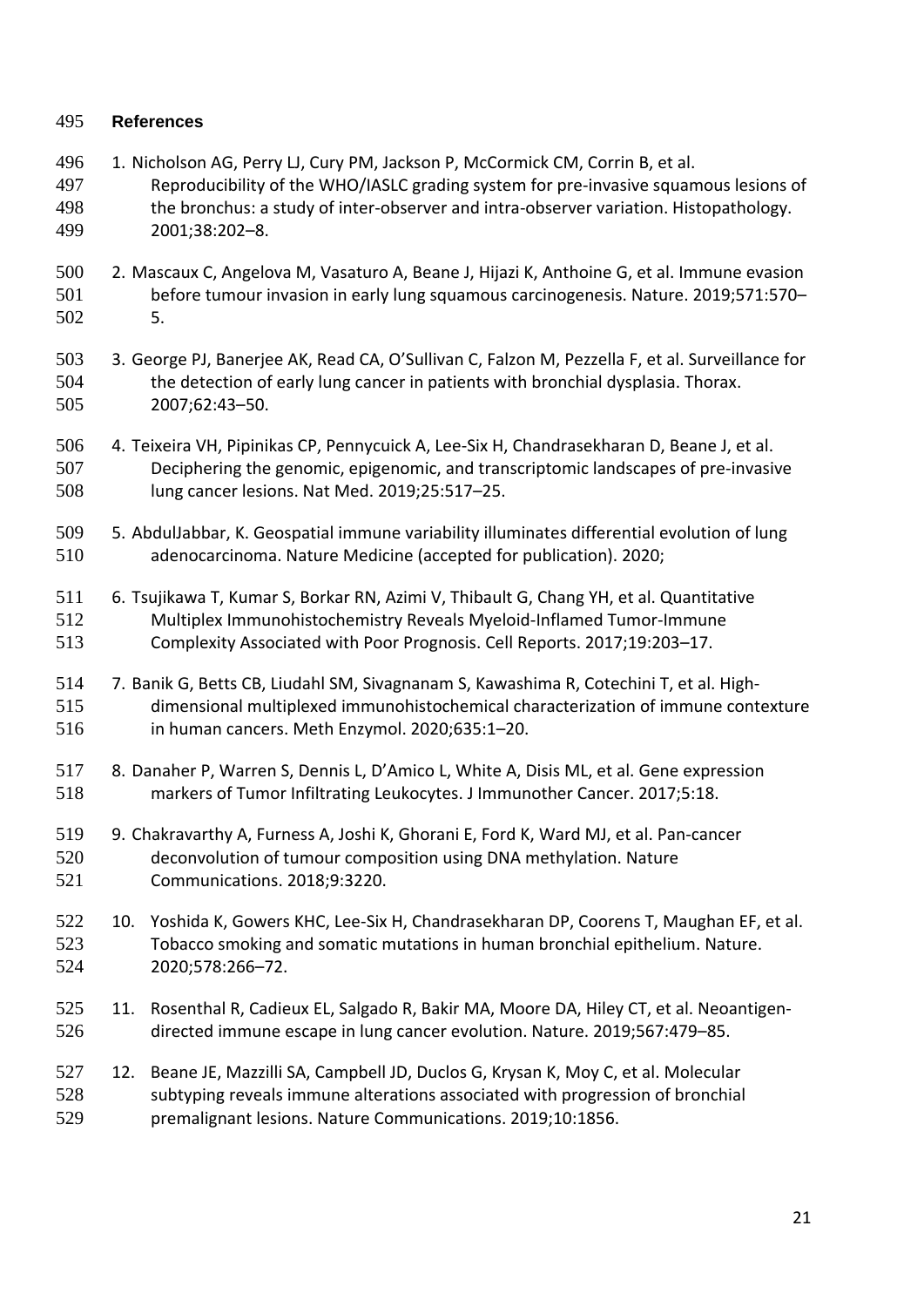- 13. McGranahan N, Furness AJ, Rosenthal R, Ramskov S, Lyngaa R, Saini SK, et al. Clonal neoantigens elicit T cell immunoreactivity and sensitivity to immune checkpoint blockade. Science. 2016;351:1463–9.
- 14. Ghorani E, Rosenthal R, McGranahan N, Reading JL, Lynch M, Peggs KS, et al. Differential binding affinity of mutated peptides for MHC class I is a predictor of survival in advanced lung cancer and melanoma. Ann Oncol. 2018;29:271–9.
- 15. Rooney MS, Shukla SA, Wu CJ, Getz G, Hacohen N. Molecular and genetic properties of tumors associated with local immune cytolytic activity. Cell. 2015;160:48–61.
- 16. Lakatos E, Williams MJ, Schenck RO, Cross WCH, Househam J, Werner B, et al. Evolutionary dynamics of neoantigens in growing tumours. bioRxiv. 2019;536433.
- 540 17. Thorsson V, Gibbs DL, Brown SD, Wolf D, Bortone DS, Ou Yang T-H, et al. The Immune Landscape of Cancer. Immunity. 2018;48:812-830.e14.
- 18. Wellenstein MD, de Visser KE. Cancer-Cell-Intrinsic Mechanisms Shaping the Tumor Immune Landscape. Immunity. 2018;48:399–416.
- 19. Martincorena I, Raine KM, Gerstung M, Dawson KJ, Haase K, Van Loo P, et al. Universal Patterns of Selection in Cancer and Somatic Tissues. Cell. 2017;171:1029-1041 e21.
- 20. McGranahan N, Rosenthal R, Hiley CT, Rowan AJ, Watkins TBK, Wilson GA, et al. Allele- Specific HLA Loss and Immune Escape in Lung Cancer Evolution. Cell. 2017;171:1259- 1271 e11.
- 21. Győrffy B, Bottai G, Fleischer T, Munkácsy G, Budczies J, Paladini L, et al. Aberrant DNA methylation impacts gene expression and prognosis in breast cancer subtypes. International Journal of Cancer. 2016;138:87–97.
- 22. Ye Q, Shen Y, Wang X, Yang J, Miao F, Shen C, et al. Hypermethylation of HLA class I gene is associated with HLA class I down-regulation in human gastric cancer. Tissue Antigens. 2010;75:30–9.
- 23. Network TCGAR. Comprehensive genomic characterization of squamous cell lung cancers. Nature. 2012;489:519–25.
- 24. Wang L, Amoozgar Z, Huang J, Saleh MH, Xing D, Orsulic S, et al. Decitabine Enhances Lymphocyte Migration and Function and Synergizes with CTLA-4 Blockade in a Murine Ovarian Cancer Model. Cancer Immunol Res. 2015;3:1030–41.
- 25. Wang L-X, Mei Z-Y, Zhou J-H, Yao Y-S, Li Y-H, Xu Y-H, et al. Low dose decitabine treatment induces CD80 expression in cancer cells and stimulates tumor specific cytotoxic T lymphocyte responses. PLoS ONE. 2013;8:e62924.
- 26. Yang H, Bueso-Ramos C, DiNardo C, Estecio MR, Davanlou M, Geng Q-R, et al. Expression of PD-L1, PD-L2, PD-1 and CTLA4 in myelodysplastic syndromes is enhanced by treatment with hypomethylating agents. Leukemia. 2014;28:1280–8.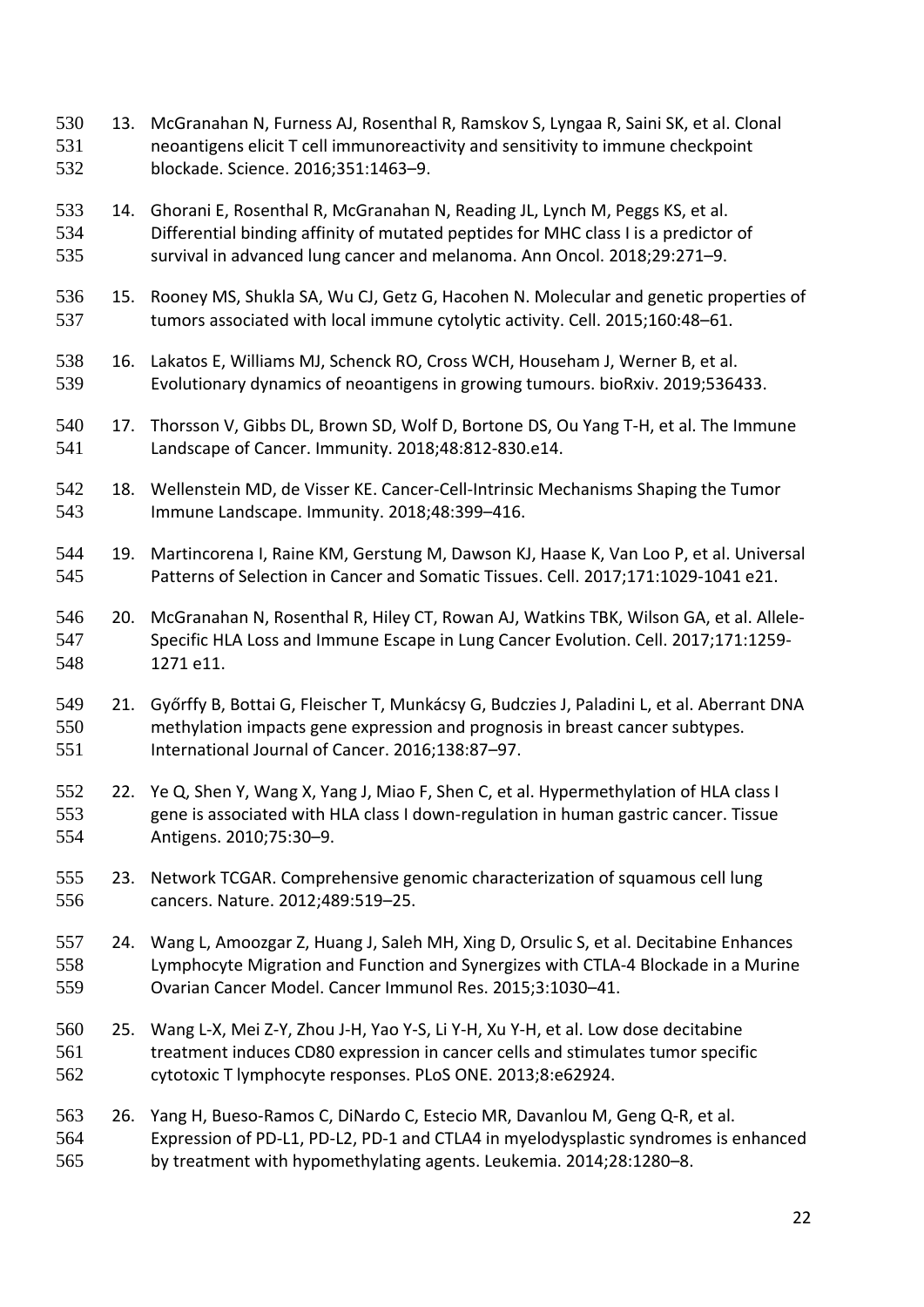- 27. Saadi A, Shannon NB, Lao-Sirieix P, O'Donovan M, Walker E, Clemons NJ, et al. Stromal genes discriminate preinvasive from invasive disease, predict outcome, and highlight inflammatory pathways in digestive cancers. PNAS. 2010;107:2177–82.
- 28. Paz-Ares L, Luft A, Vicente D, Tafreshi A, Gümüş M, Mazières J, et al. Pembrolizumab plus Chemotherapy for Squamous Non–Small-Cell Lung Cancer. New England Journal of Medicine. 2018;379:2040–51.
- 29. Pawelczyk K, Piotrowska A, Ciesielska U, Jablonska K, Gletzel-Plucinska N, Grzegrzolka J, et al. Role of PD-L1 Expression in Non-Small Cell Lung Cancer and Their Prognostic Significance according to Clinicopathological Factors and Diagnostic Markers. Int J Mol Sci. 2019;20.
- 30. Qi X, Li F, Wu Y, Cheng C, Han P, Wang J, et al. Optimization of 4-1BB antibody for cancer immunotherapy by balancing agonistic strength with FcγR affinity. Nature Communications. 2019;10:2141.
- 31. Melero I, Shuford WW, Newby SA, Aruffo A, Ledbetter JA, Hellström KE, et al. Monoclonal antibodies against the 4-1BB T-cell activation molecule eradicate established tumors. Nat Med. 1997;3:682–5.
- 32. Bartkowiak T, Curran MA. 4-1BB Agonists: Multi-Potent Potentiators of Tumor Immunity. Front Oncol. 2015;5:117.
- 33. Segal NH, He AR, Doi T, Levy R, Bhatia S, Pishvaian MJ, et al. Phase I Study of Single- Agent Utomilumab (PF-05082566), a 4-1BB/CD137 Agonist, in Patients with Advanced Cancer. Clin Cancer Res. 2018;24:1816–23.
- 34. Zlotnik A, Yoshie O, Nomiyama H. The chemokine and chemokine receptor superfamilies and their molecular evolution. Genome Biol. 2006;7:243.
- 35. Murakami T, Cardones AR, Finkelstein SE, Restifo NP, Klaunberg BA, Nestle FO, et al. Immune Evasion by Murine Melanoma Mediated through CC Chemokine Receptor-10. J Exp Med. 2003;198:1337–47.
- 36. GTEx Consortium. Human genomics. The Genotype-Tissue Expression (GTEx) pilot analysis: multitissue gene regulation in humans. Science. 2015;348:648–60.
- 37. Pipinikas CP, Kiropoulos TS, Teixeira VH, Brown JM, Varanou A, Falzon M, et al. Cell migration leads to spatially distinct but clonally related airway cancer precursors. Thorax. 2014;69:548–57.
- 38. Gautier L, Cope L, Bolstad BM, Irizarry RA. affy—analysis of Affymetrix GeneChip data at the probe level. Bioinformatics. 2004;20:307–15.
- 39. Morris TJ, Butcher LM, Feber A, Teschendorff AE, Chakravarthy AR, Wojdacz TK, et al. ChAMP: 450k Chip Analysis Methylation Pipeline. Bioinformatics. 2014;30:428–30.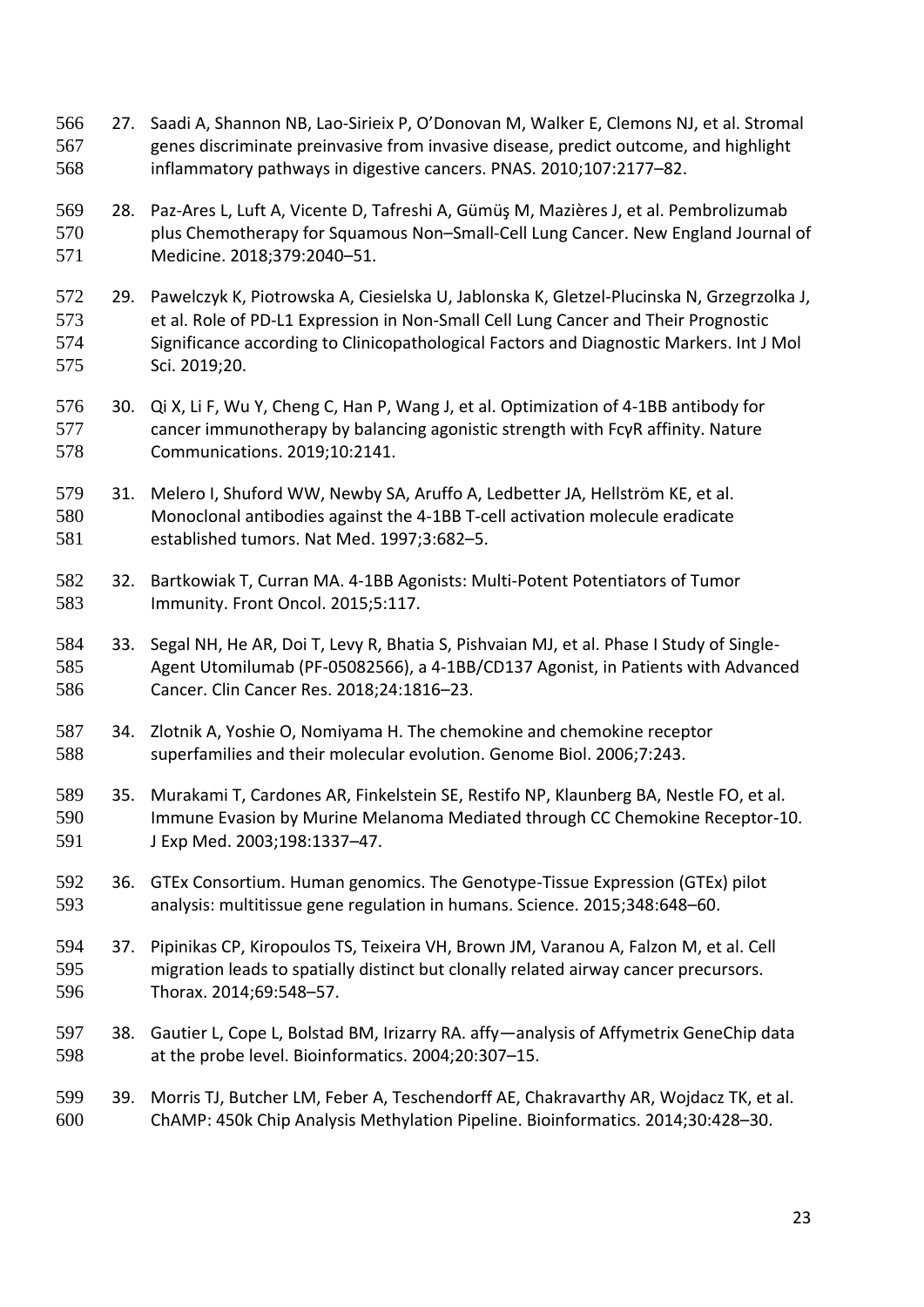- 40. Jones D, Raine KM, Davies H, Tarpey PS, Butler AP, Teague JW, et al. cgpCaVEManWrapper: Simple Execution of CaVEMan in Order to Detect Somatic Single Nucleotide Variants in NGS Data. Curr Protoc Bioinformatics. 2016;56:15 10 1-15 10 18.
- 41. Ye K, Schulz MH, Long Q, Apweiler R, Ning Z. Pindel: a pattern growth approach to detect break points of large deletions and medium sized insertions from paired-end short reads. Bioinformatics. 2009;25:2865–71.
- 42. Raine KM, Hinton J, Butler AP, Teague JW, Davies H, Tarpey P, et al. cgpPindel: Identifying Somatically Acquired Insertion and Deletion Events from Paired End Sequencing. Curr Protoc Bioinformatics. 2015;52:15 7 1-12.
- 43. Raine KM, Van Loo P, Wedge DC, Jones D, Menzies A, Butler AP, et al. ascatNgs: Identifying Somatically Acquired Copy-Number Alterations from Whole-Genome Sequencing Data. Curr Protoc Bioinformatics. 2016;56:15 9 1-15 9 17.
- 44. Papaemmanuil E, Rapado I, Li Y, Potter NE, Wedge DC, Tubio J, et al. RAG-mediated recombination is the predominant driver of oncogenic rearrangement in ETV6-RUNX1 acute lymphoblastic leukemia. Nat Genet. 2014;46:116–25.
- 45. Huber W, Carey VJ, Gentleman R, Anders S, Carlson M, Carvalho BS, et al. Orchestrating high-throughput genomic analysis with Bioconductor. Nature Methods. 2015;12:115– 21.
- 46. Bates D, Mächler M, Bolker B, Walker S. Fitting Linear Mixed-Effects Models Using lme4. Journal of Statistical Software. 2015;67:1–48.
- 47. Ritchie ME, Phipson B, Wu D, Hu Y, Law CW, Shi W, et al. limma powers differential expression analyses for RNA-sequencing and microarray studies. Nucleic Acids Res. 2015;43:e47.
- 48. Benjamini Y, Yekutieli D. The control of the false discovery rate in multiple testing under dependency. Ann Statist. 2001;29:1165–88.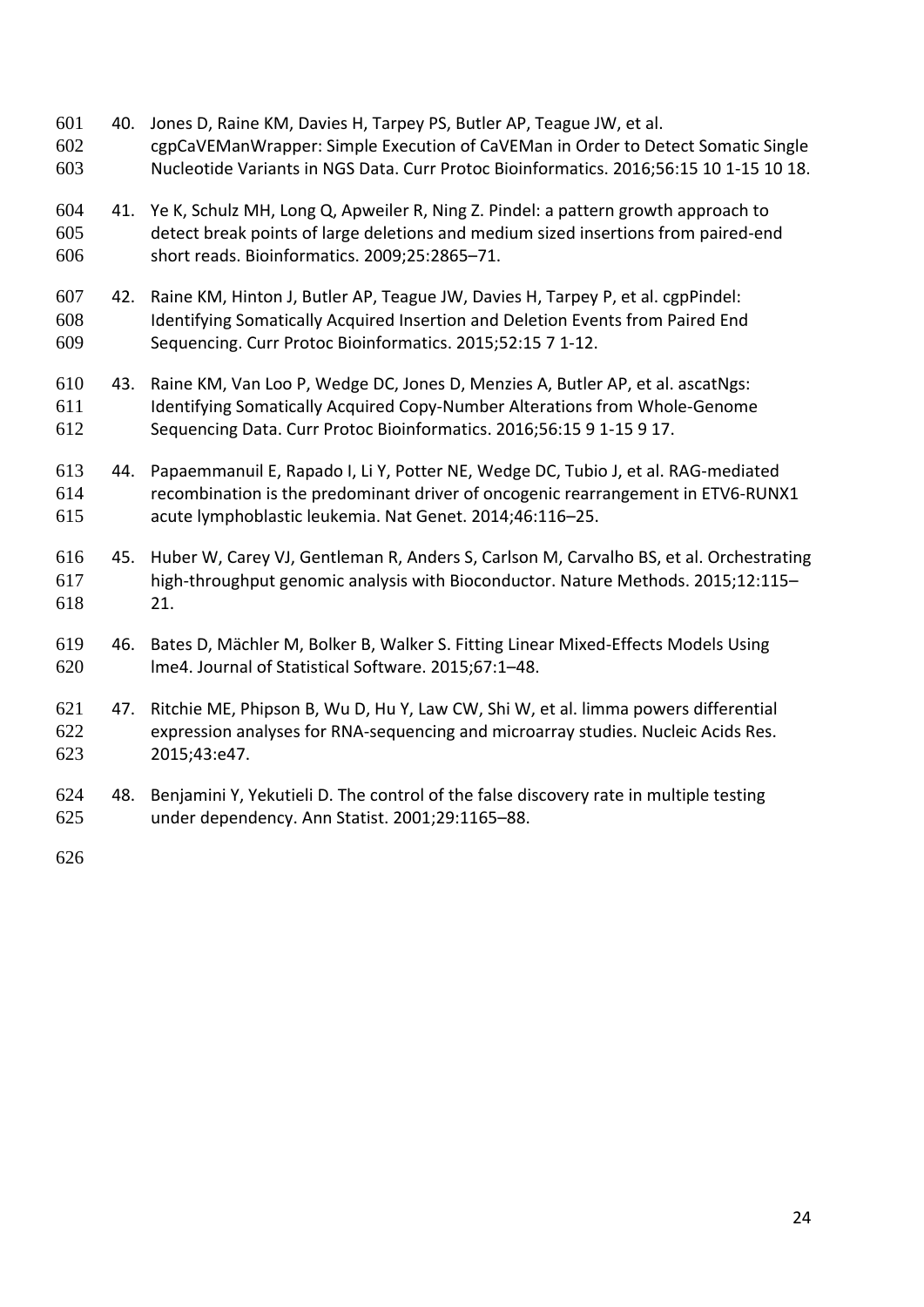**Figure legends**

 **Figure 1. Immune cell infiltration of lung carcinoma-in-situ lesions.** a) Combined quantitative immunohistochemistry data of CD4, CD8 and FOXP3 staining (n=44; 28 progressive, 16 regressive) with total lymphocyte quantification from H&E images (n=112; 68 progressive, 44 regressive) shown. We observe increased lymphocytes (p=0.049) and CD8+ cells (p=0.055) per unit area of epithelium within regressive CIS lesions compared to progressive. Stromal regions adjacent to CIS lesions showed no significant differences in immune cells between progressive and regressive lesions. p-values are calculated using 636 linear mixed effects models to account for samples from the same patient;  $\textsuperscript{#}p<0.1$ , \*p<0.05. (b-c) Immunohistochemistry images of (b) progressive CIS lesion and (c) regressive CIS lesion with CD4+ T helper cells stained in brown, CD8+ cytotoxic T-cells in red and FOXP3+ T regulatory cells in blue. Immune cells are separately quantified within the CIS lesion and in the surrounding stroma.

 **Figure 2. Identification of immune 'hot' and 'cold' carcinoma in-situ lesions by immune cell clustering.** Regressive lesions harbored significantly more infiltrating lymphocytes as assessed by multiplex immunohistochemistry (a; p=0.032 comparing percentage of all nucleated cells identified as T-cells (CD45+CD3+) or B-cells (CD45+CD3- CD20+) between 19 progressive and 9 regressive lesions). This finding was corroborated by molecular data in partially overlapping datasets; regressive lesions had higher gene- expression derived Tumor Infiltrating Lymphocyte (TIL) scores (b; p=0.0046; n=10 progressive, 8 regressive) and a higher proportion of immune cells as estimated from methylation data using methylCIBERSORT (c; p=0.0081; n=36 progressive, 18 regressive). d) Immune cell quantification from IHC data (n=28) shows an 'immune cold' cluster (left) in which most lesions progressed to cancer, and an 'immune hot' cluster (right) in which the majority regressed. Similar clustering patterns are seen in deconvoluted gene expression data (e; n=18) and on methylation-derived cell subtypes using methylCIBERSORT (f; n=54).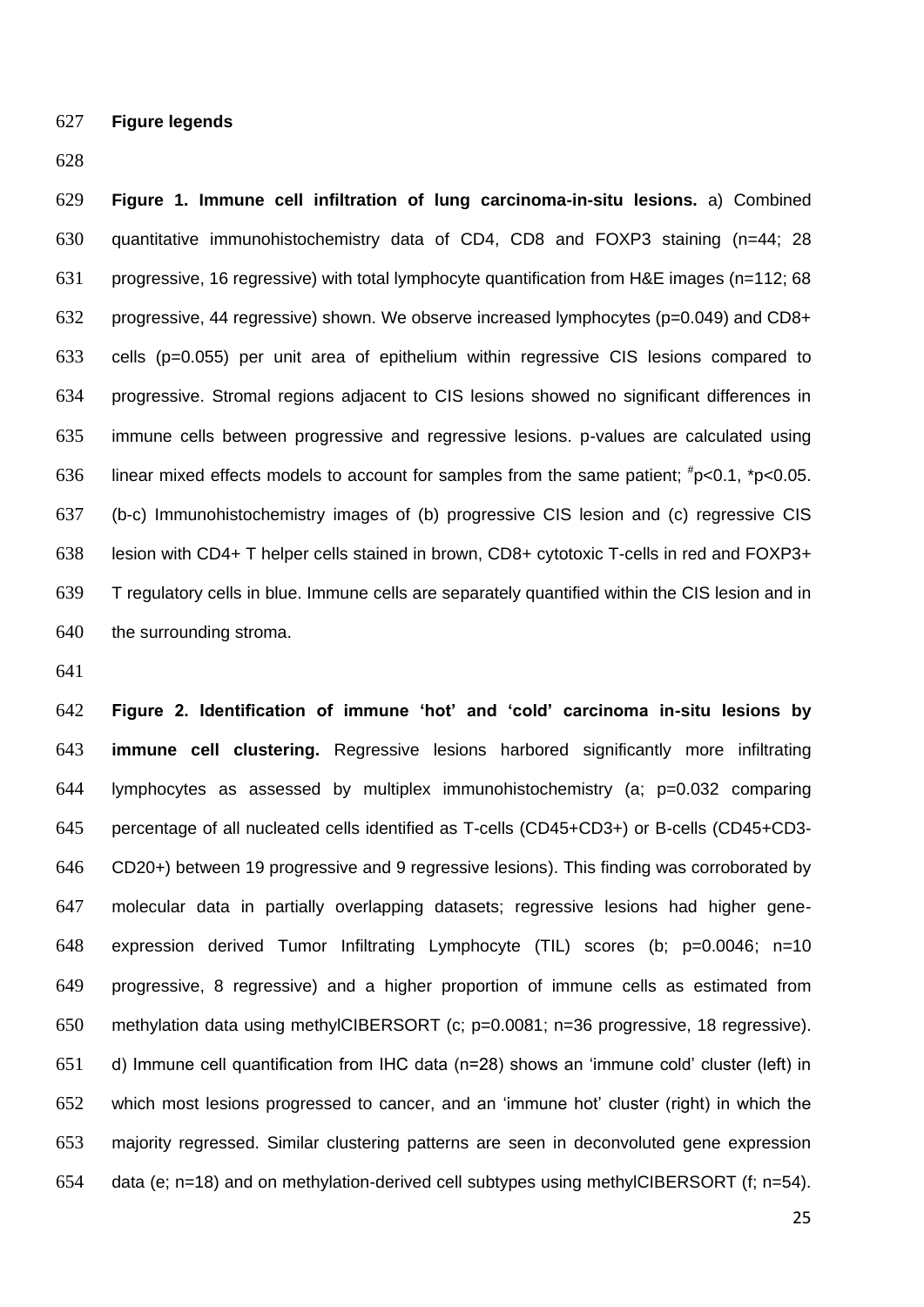- p-values are calculated using mixed effects models to account for samples from the same
- patient.
-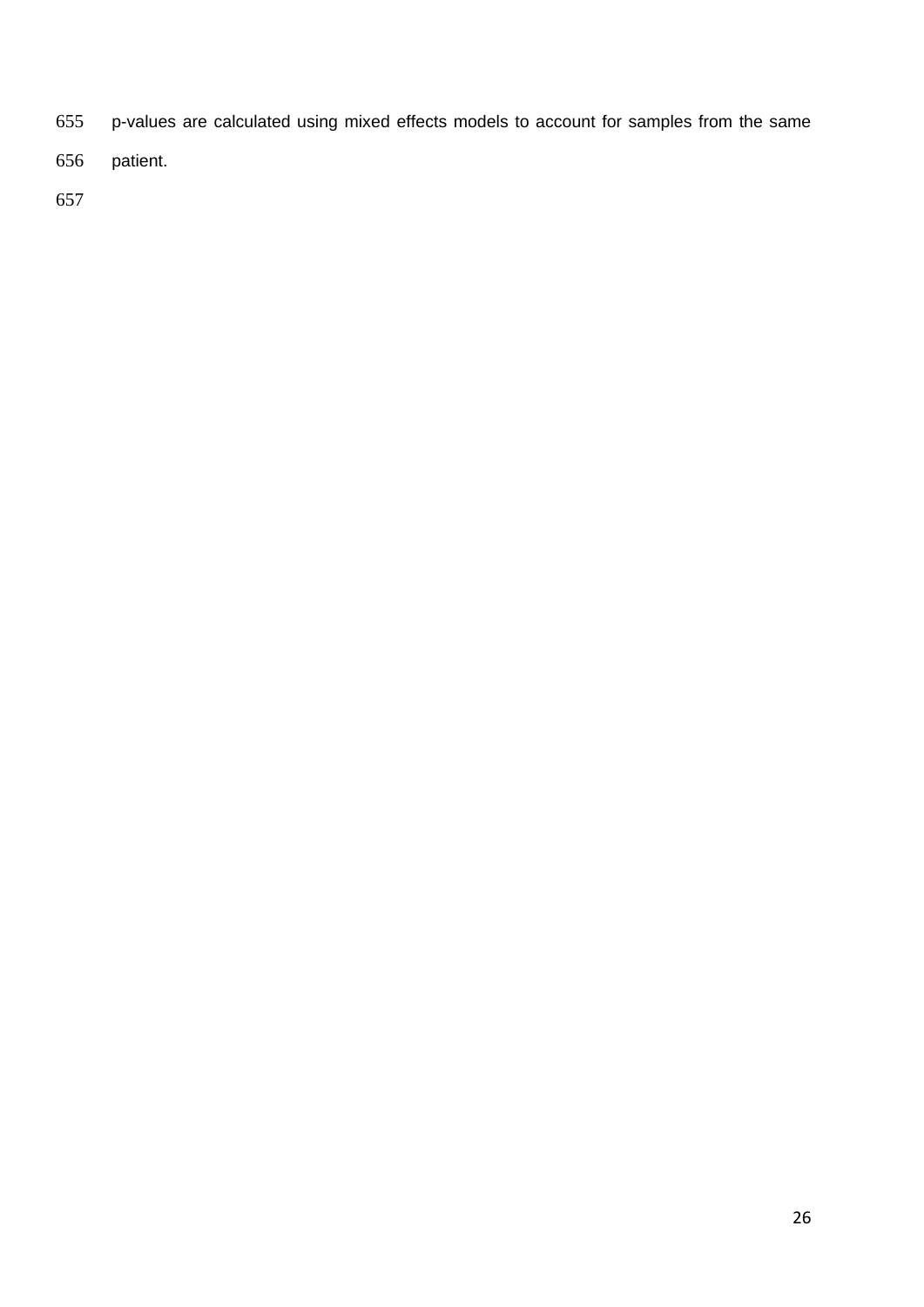**Figure 3. Genomic aberrations affecting immune genes in lung carcinoma** *in-situ* **lesions.** The mutational status is shown for 62 genes involved in the immune response, which are expressed by antigen presenting (tumor) cells. Genes are categorized as belonging to the Major Histocompatibility Complex (MHC) class I or II; stimulators (Stim) and inhibitors (Inhib) of the immune response, and genes involved in antigen processing (Ag- Proc). Mutations and copy number aberrations (CNAs) are shown for each of 29 progressive and 10 regressive samples. Loss of heterozygosity (LOH) events are shown as mutations to avoid confusion with copy number loss, relative to ploidy. The GXN PvR column displays the fold-change in expression of each gene between progressive and regressive samples, defined in a partially overlapping set of 18 samples. Significant genes, defined as False Discovery Rate < 0.05, are highlighted in blue. The TILcor column displays the Pearson's correlation coefficient between the expression of each gene and the gene-expression based tumour infiltrating lymphocyte (TIL) score, derived by the Danaher method. Progressive 671 samples had more mutations ( $p=0.028$ ) and CNAs ( $p=0.0038$ ) than regressive in this gene set. dN/dS analysis identified *B2M, CHUK, KDR* and *CD80* as showing evidence of selection.

 **Figure 4. Immune escape mechanisms in CIS beyond antigen presentation.** (a) Volcano plot of gene expression differential analysis of laser-captured stroma comparing 677 progressive (n=10) and regressive (n=8) CIS samples. No genes were significant with FDR < 0.05 following adjustment for multiple testing. (b) Principle component analysis plot of the same 18 CIS samples, showing laser-captured epithelium and matched stroma. (c-d) RNA analysis of immunomodulatory molecules and cytokine:receptor pairs in n=18 CIS samples identified TNFSF9 and CCL27:CCR10 as significantly differentially expressed between progressive and regressive samples (p=0.0000058 and p=0.0000019 respectively). (e) Immunohistochemistry showed that TNFSF9 was similarly differentially expressed at the protein level (p=0.057; n=7 with successful staining). (f) Illustrative immunohistochemistry staining for TNFSF9. CCL27 and CCR10 showed a similar trend at the protein level to the